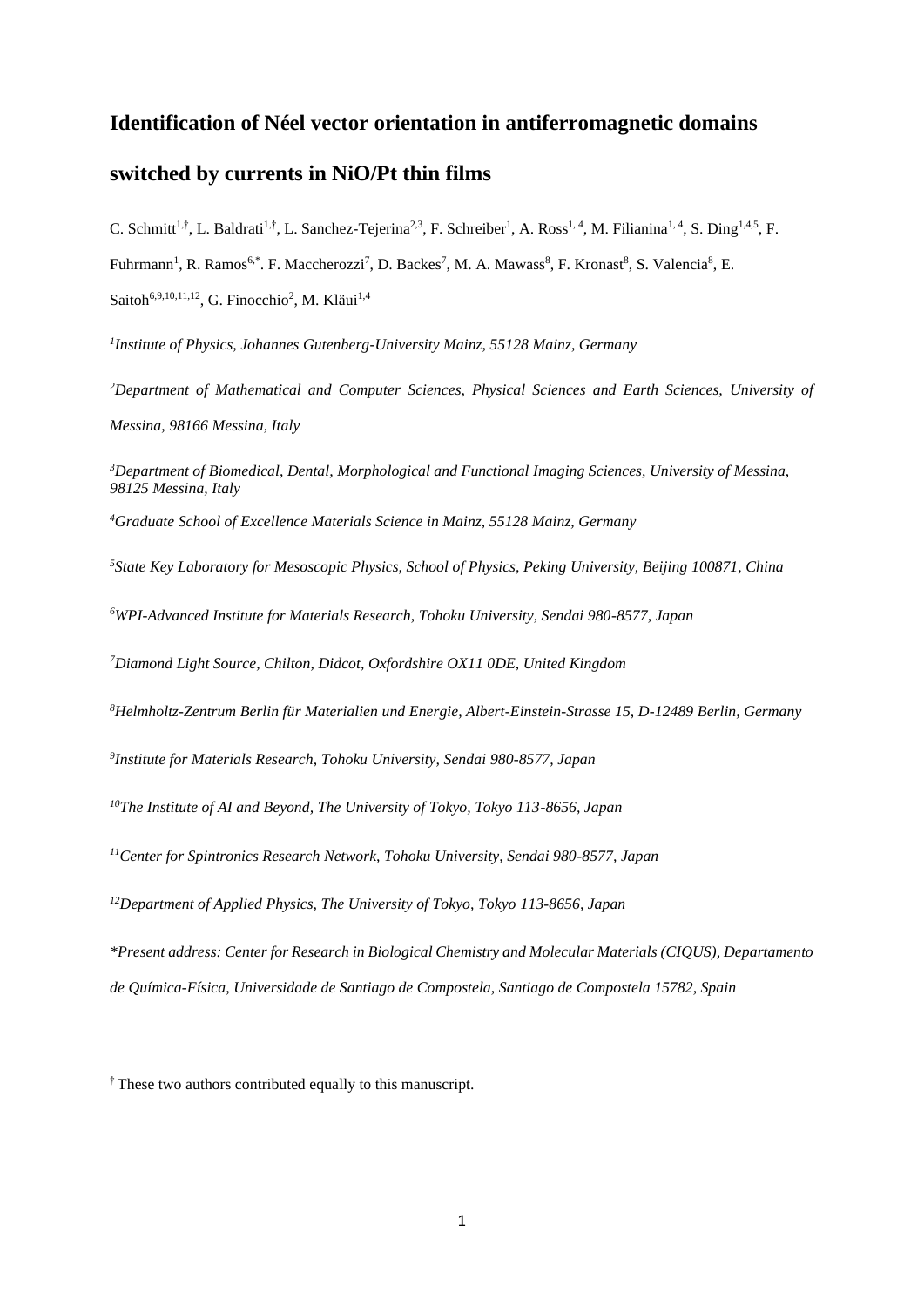### ABSTRACT

Understanding the electrical manipulation of the antiferromagnetic order is a crucial aspect to enable the design of antiferromagnetic devices working at THz frequency. Focusing on collinear insulating antiferromagnetic NiO/Pt thin films as a materials platform, we identify the crystallographic orientation of the domains that can be switched by currents and quantify the Néel vector direction changes. We demonstrate electrical switching between different Tdomains by current pulses, finding that the Néel vector orientation in these domains is along  $[\pm 5 \pm 5 \ 19]$ , different compared to the bulk <112> directions. The final state of the in-plane component of the Néel vector  $n_{ip}$  after switching by current pulses **j** along the  $[1 \pm 1 \ 0]$ directions is  $n_{ip} \parallel j$ . By comparing the observed Néel vector orientation and the strain in the thin films, assuming that this variation arises solely from magnetoelastic effects, we quantify the order of magnitude of the magnetoelastic coupling coefficient as  $b_0 + 2b_1 = 3 \times 10^7$  J/m<sup>3</sup>. This information is key for the understanding of current-induced switching in antiferromagnets and for the design and use of such devices as active elements in spintronic devices.

### INTRODUCTION

Antiferromagnetic materials (AFMs) are promising for spintronic applications, offering several advantages compared to ferromagnets, such as potentially higher switching speeds due to THz resonance frequencies, a higher bit packing density due to the absence of stray fields and increased stability due to the insensitivity to external magnetic fields [1]. The use of AFMs in applications, however, requires an efficient reading and writing of information in defined states of the Néel vector  $n$ . Recently, electrical switching has been reported for both metallic AFMs [2–4] and insulating AFM/heavy metal bilayers [5–11], however, the underlying mechanism, in particular in the latter case, is under debate [5–8]. The different proposals for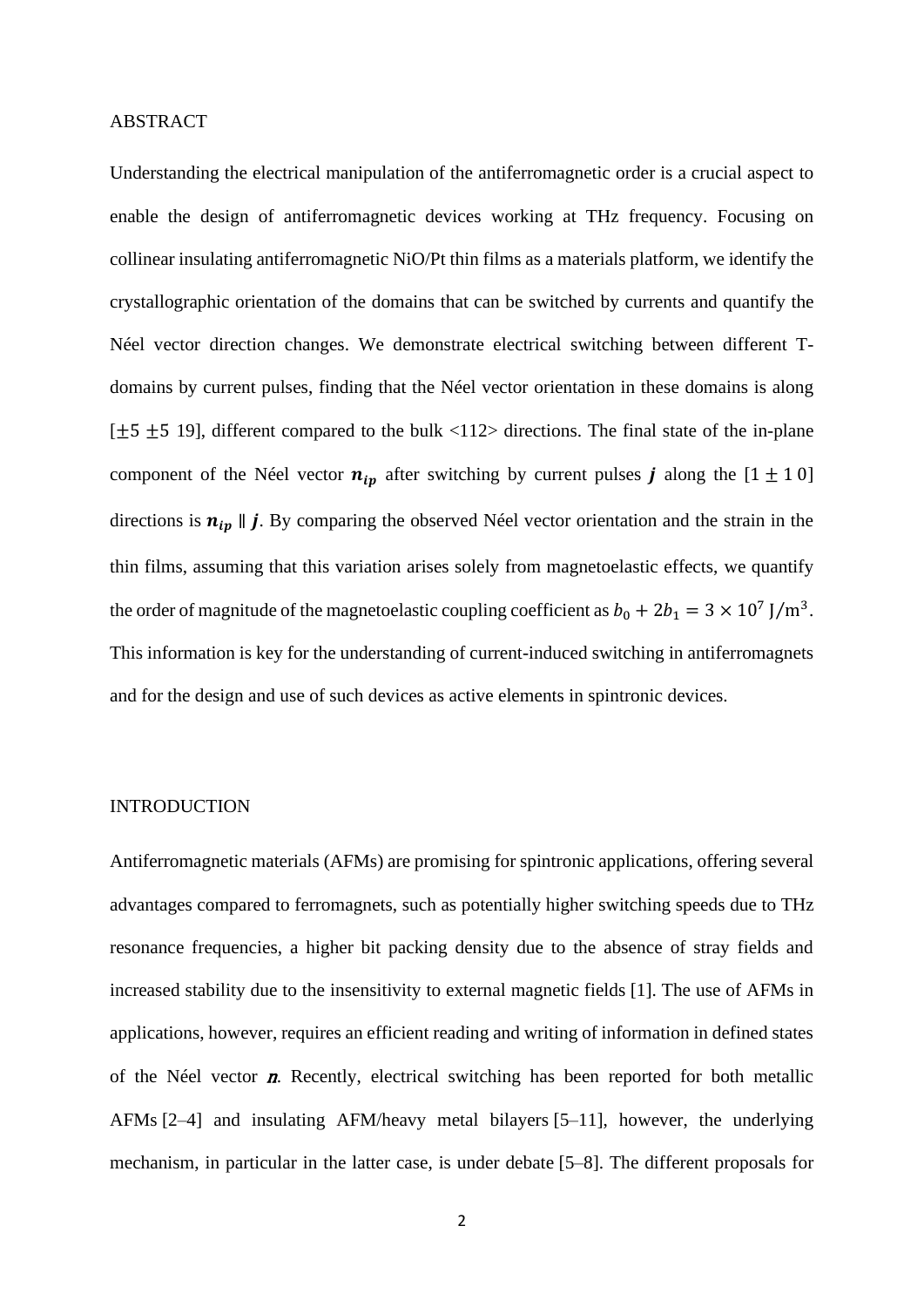the switching mechanism depend on the type of domains. So far, it is largely unknown for which direction of the Néel vector and between which domains the electrical switching occurs. Moreover, the switching can be influenced by mechanisms indirectly related to the injected current flow. For example, the proposed thermomagnetoelastic mechanism for switching relies on a torque via inhomogeneous current-induced temperature gradients generating strain in the thin film via magnetoelastic coupling [8,12]. Among the antiferromagnetic materials where switching has been shown, the most studied to date is NiO, as it provides an ideal platform for spintronic devices. However, the dependence of the magnetoelastic coupling constant on strain in NiO thin films is known only from simulations [13,14], so an experimental estimation is necessary for theoretical models to simulate which effect dominates the switching mechanism.

NiO is a collinear antiferromagnet with a bulk Néel temperature of  $T_N = 523$  K [15]. In bulk single crystals, below  $T_N$ , NiO contracts along the  $\langle 111 \rangle$  directions, forming so called Tdomains, leading to the spins being confined to four equivalent ferromagnetic {111} planes, coupled antiferromagnetically. Within each of these planes, the spins can orient along one of the three  $\langle 112 \rangle$  directions (S-domains), leading to a total of 12 possible domain orientations [15–17]. In thin films of NiO grown on MgO(001), it has previously been discussed that strain induces a preferential out-of-plane orientation of *n* with respect to the sample plane [18,19]. On the other hand, many reports of the switching of *n* between different states [5,7,18] have used spin Hall magnetoresistance (SMR) measurements, which are sensitive to the in-plane components of **n**, and thus indicate the presence of an in-plane component of the Néel vector. It was conjectured that the structure of the magnetic domains in NiO thin films grown on MgO resembles the  $[\pm 1 \pm 1 2]$  of the bulk NiO, where only the domains with large  $n_{z}$ , so with large components out of the sample plane, are energetically favorable [18,20,21]. However, a precise determination of the Néel vector direction is missing. The experimental determination of the magnetoelastic coupling constant in particular in thin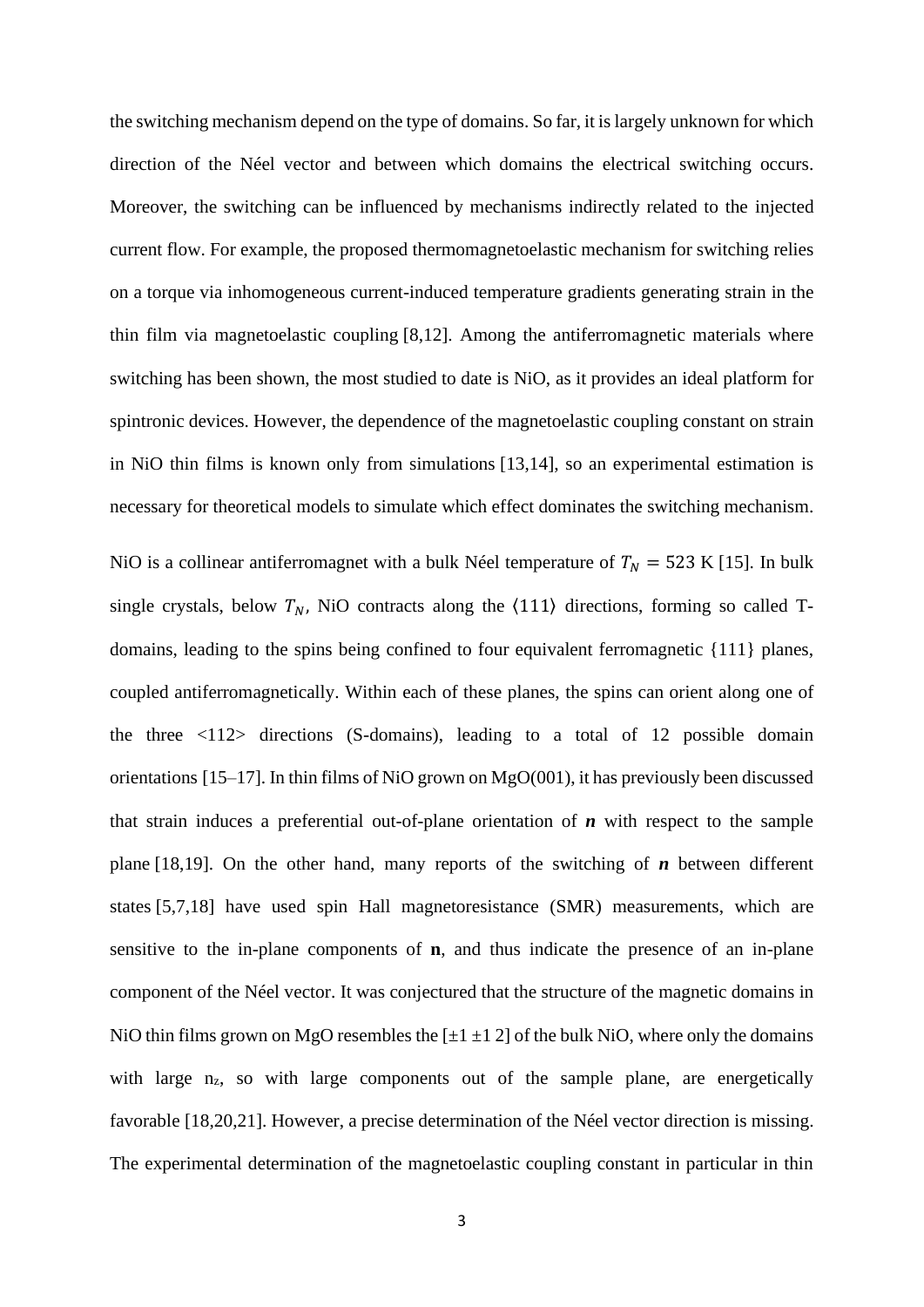films has so far not been reported, nor is it clear which types of magnetic domains are involved in the switching of NiO thin films. These pieces of information are key to understand the current-induced switching in antiferromagnets.

In this work, we determine the domain type and the Néel vector orientation of different AFM domains after electrical switching in epitaxial NiO thin films by photoemission electron microscopy (PEEM) employing the x-ray magnetic linear dichroism (XMLD) effect [5,7,22,23]. First, we prepare a state with multiple domains by applying an *in-situ* electric current pulse in the PEEM setup. Second, by analyzing the XMLD signal as a function of the angle between  $\boldsymbol{n}$  and the linear polarization vector, we determine the Néel vector orientation [24], showing that we switch between different T-domains. We further deduce that an electrical pulse along opposite arms of a cross favors a final state with the in-plane component of  $\bm{n}$  orientated parallel to the current pulse. Finally, we determine the order of magnitude of the magnetoelastic coupling coefficient from the alignment of the Néel vector and, by including the strain applied to the NiO thin films by the substrate, show that this is one order of magnitude larger than predicted from DFT calculations [13,14], suggesting that magnetoelastic effects play an important role in the current-induced switching of antiferromagnetic NiO.

#### RESULTS AND DISCUSSION

We prepared epitaxial MgO(001)//NiO/Pt(2 nm) samples by reactive magnetron sputtering. After pre-annealing the MgO(001) substrates at 770  $\degree$ C for 2 hours in vacuum, NiO was deposited from a Ni target at 430 °C and 150 W in an atmosphere of Ar (flow 15 sccm) and  $O_2$ (flow 1.5 sccm). The platinum layer was subsequently deposited *in-situ* at room temperature without breaking the vacuum. The epitaxial growth of NiO on MgO (lattice mismatch  $+0.9\%$ )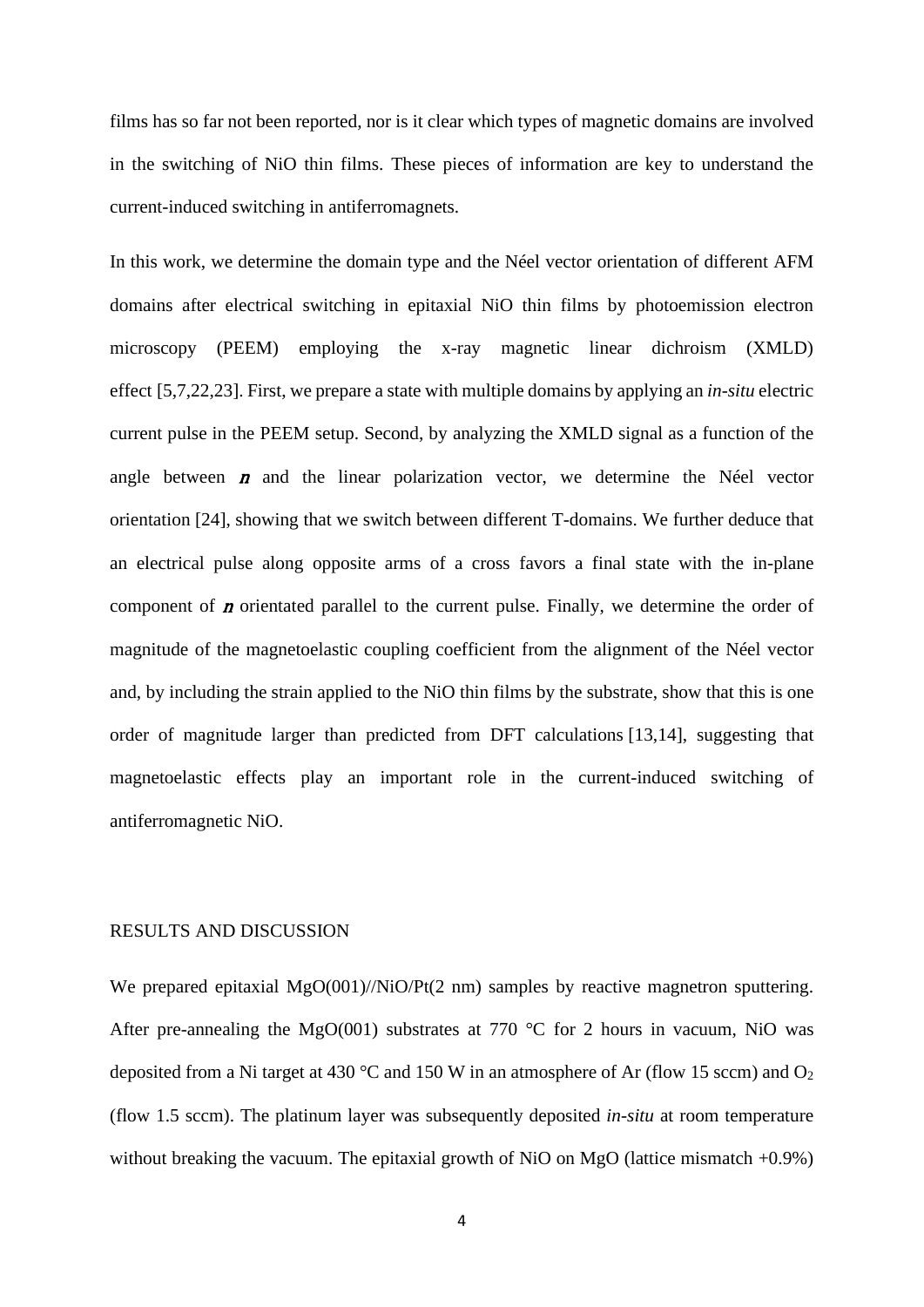results in a compressive strain in the out-of-plane direction of the NiO layer (see appendix S1). To be able to apply current pulses, we patterned Hall crosses using optical lithography and subsequent Ar ion etching. The magnetic properties were checked by a polarization-dependent absorption spectrum around the Ni  $L_2$  edge at room temperature (Fig. 1(a)). The spectrum shows XMLD, calculated as *ILH - ILV*, indicating antiferromagnetic ordering of the spins [25–27]. To acquire the XMLD images the Ni  $L_2$  edge was used and the contrast was calculated as  $I(E_{low})-I(E_{high})$  $\frac{P(E_{low}) - P(E_{high})}{P(E_{low}) + P(E_{high})}$ , while we observed no XMCD contrast in images at the L<sub>3</sub> edge. For the 10 nm NiO sample in this study, we additionally found a very small magnetic circular dichroism (XMCD) signal. To quantify the relevance of the XMCD signal, we performed SQUID measurements finding a small magnetic remanent moment of  $\sim$  6 emu/cc which can correspond to a maximum ~1 % Ni phase. In a sample with higher oxygen concentration, we could not detect a measurable ferromagnetic moment stemming from the NiO thin film. As both samples show the same current-induced switching and the same large domains can be imaged by using Kerr microscopy, we can conclude that the presence of a small XMCD signal is not relevant for the domains and their switching as observed here. Fig. 1(b) depicts the device layout and the pulsing scheme used for a  $MgO(001)/NiO(10 \text{ nm})/Pt(2 \text{ nm})$  sample, with a 10  $\mu$ m Pt cross orientated along the [100] crystallographic axes. The contact pads are not symmetric with respect to the axes of the cross, possibly generating a temperature gradient inclined with respect to [100]. The virgin state of this sample was almost single domain (see Fig. 1(c)), in line with reports of large domains for high quality bulk NiO [17]. Therefore, we first applied a 1 ms-long current pulse with  $j = 8.0 \times 10^{11} A m^{-2}$  along the [100] direction at room temperature *in-situ* in the PEEM microscope, generating a three-domain state (Fig. 1(d)). We studied the XMLD signal by varying the incident in-plane angle of the x-rays  $\gamma$  as well as the orientation of the linear polarization  $\omega$ , both of which are defined in Fig. 1(b).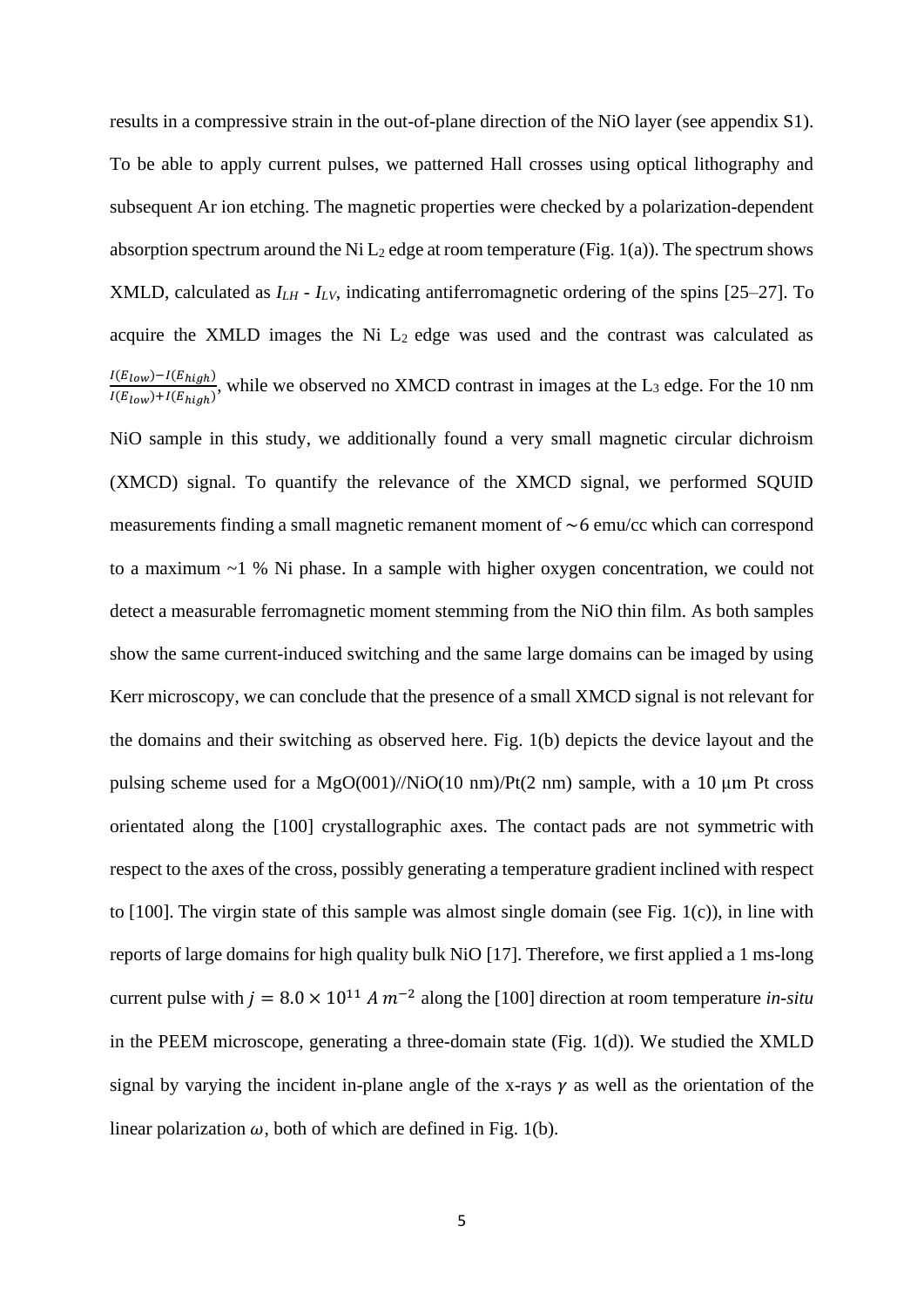

Fig. 1: (a) X-ray absorption spectrum of  $MgO(001)/NiO(10 \text{ nm})/Pt(2)$  at the Ni L<sub>2</sub> edge for linear vertically (LV) and linear horizontally (LH) polarized light. (b) Device layout and pulsing scheme. The Pt cross is oriented along the [100] crystallographic axes. The angles defining the linear polarization vector and the Néel vector are defined with respect to the crystallographic axes. (c) The virgin state of the sample and (d) the three-level contrast after applying  $j =$  $8.0 \times 10^{11}$  A  $m^{-2}$  along the [100] direction for 1 ms.

This causes a different contrast between the domains (Fig. 2(a)-(c)) depending on the direction of  $n$ , defined by the in-plane angle  $\phi$  and the out-of-plane angle  $\theta$ , in each domain and the projection of  $n$  on the linear polarization. The angular dependent XMLD signal allows us to determine the Néel vector orientation [24]. Fig. 2(d) and (e) show the XMLD signal as a function of the linear polarization  $\omega$  for  $\gamma = 0^{\circ}$  and  $\gamma = -45^{\circ}$ , respectively. We take into account the XMLD anisotropy in our tetragonal thin films by a pseudo-spin approximation of the crystalline tetragonal anisotropy. Under this assumption, the intensity at the absorption edge is given by  $I = I_0 + I_1 \cos^2 \alpha + I_2 \cos^2 \beta$ , where  $\alpha$  is the angle between the linear polarization and  $\bf{n}$  and  $\bf{\beta}$  is the angle between the linear polarization and the crystal field component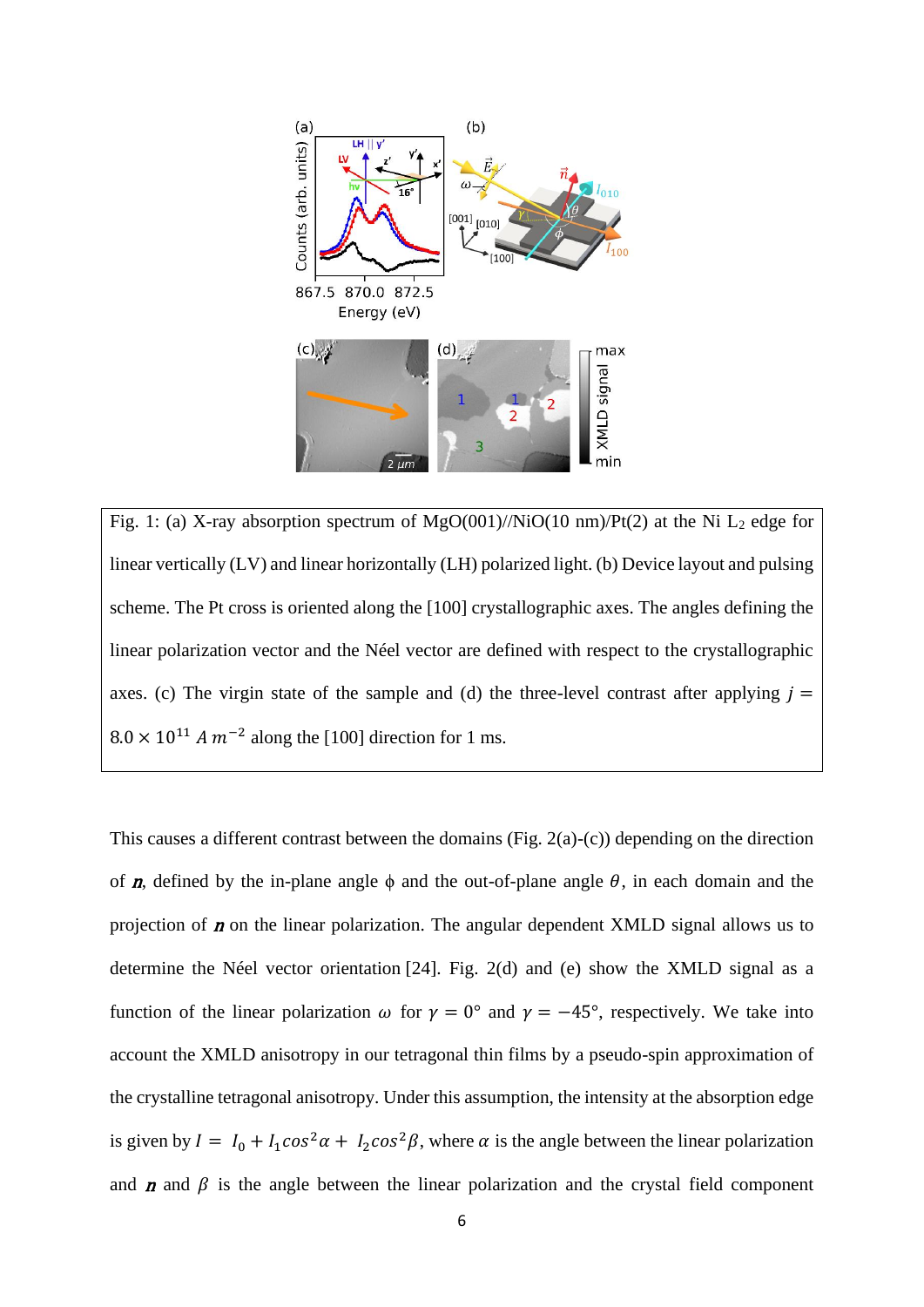modelled as a pseudo-spin. We assume that the crystal field is along the out-of-plane direction [001] and independent on the spin axes in the domains, as induced by the out-of-plane strain introduced during the growth (see appendix S2).  $I_0$ ,  $I_1$  and  $I_2$  are fitting constants related to the XMLD signal. The XMLD-PEEM images in Fig. 2(a)-(c) reveal that, at  $\gamma = -45^{\circ}$ , the contrast between domain 1 (blue) and domain 3 (green) reverses twice upon changing the x-ray linear polarization angle. This is also reflected in Fig. 2(e), where the blue and green curves corresponding to the mentioned domains show two points of intersection at  $\omega = 12^{\circ}$  and  $\omega =$ 75°. These points of contrast inversion qualitatively and quantitatively determine the relative orientation of the Néel vector in the domains.



Fig. 2: (a) The three-level contrast for an incident angle of the beam of  $\gamma = -45^{\circ}$  and a polarization  $\omega = 0^{\circ}$ . Changing the polarization to (b)  $\omega = 40^{\circ}$  and (c)  $\omega = 90^{\circ}$  changes the relative contrast between the domains. The corresponding XMLD-signal for (d)  $\gamma = 27^{\circ}$  and (e)  $\gamma = -45^{\circ}$  can be fitted including a component stemming from the magnetic signal and an out-of-plane crystal field. (f) The observed domains are T-domains along the four  $[\pm 5 \pm 5 \ 19]$ directions.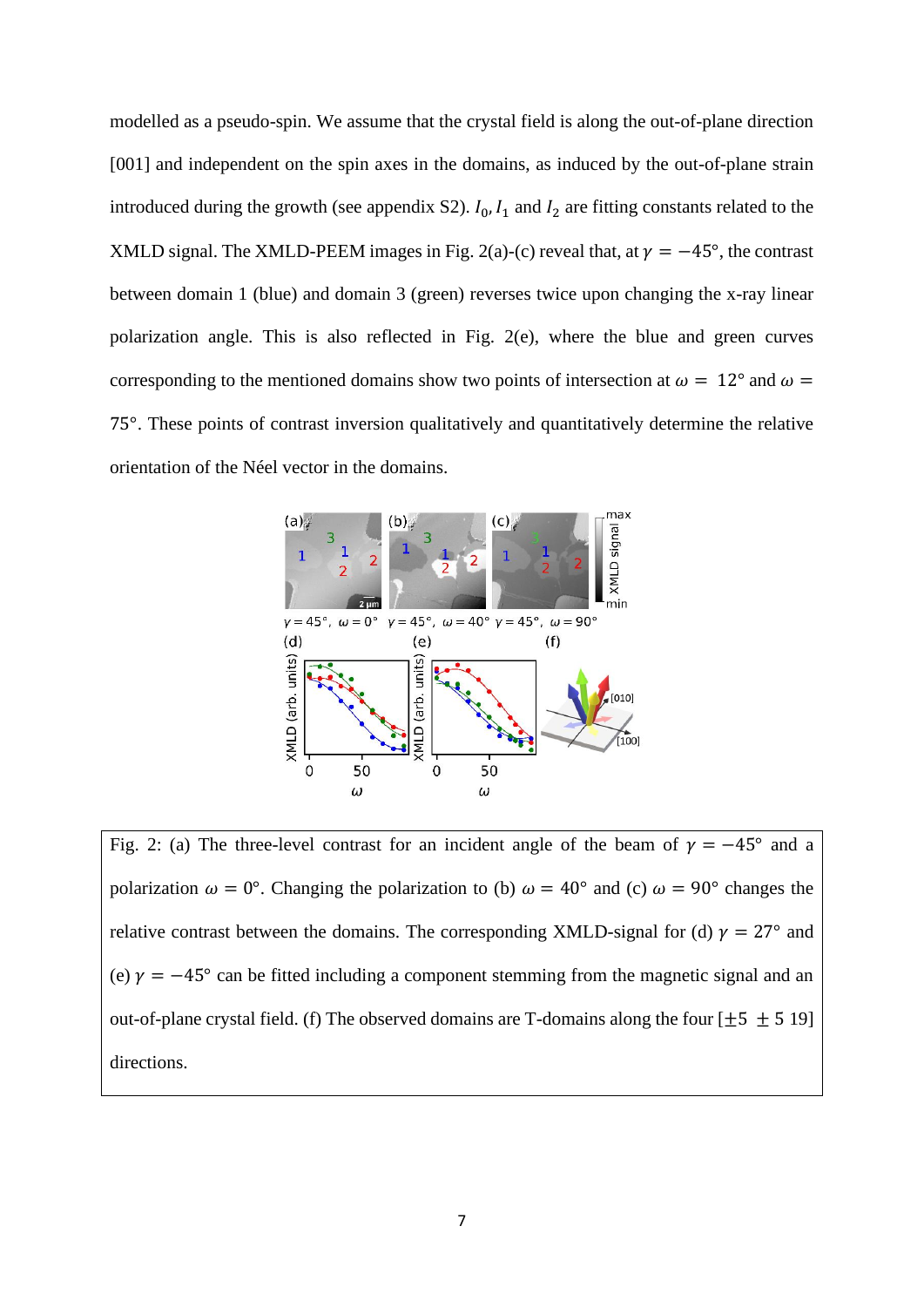We fitted the different signals and, considering domains compatible with the NiO domain structure, tetragonal distortion, and contrast inversion points, we determined that there are three different domains with *n* along the  $[\pm 5.0 \pm 5.0 \pm 9.0] \pm [0.5 \pm 0.5 \pm 2.0]$  directions (Fig. 2(f)) revealing a fourfold in-plane symmetry [18,25] and an angle of 20° to the [001] direction. Note that here we do not include the full effect of the anisotropy of the XMLD in NiO as for example proposed in Ref. [26], but with this simple model and the observed angles of the contrast inversion points, we can clearly determine that the out-of-plane Néel vector component is increased compared to the bulk. Based on the symmetry, we identify the domains that can be switched by a current as T-domains, which is a key finding of this work. This is further supported by the comparison with the XLD images at the oxygen-K edge. In Fig. 3 we compare the domain structure of a MgO/NiO(5 nm)/Pt(2 nm) sample, which will be discussed in detail below, obtained by XMLD at the Ni  $L_2$  edge and the XLD at the oxygen K edge, acquired with two energies at 530.6 eV and 532 eV. Regardless of the chosen edge we see the same domains, indicating that the observed domain structure can be associated with a domain-dependent crystal field generated by strain and the observed domains are T-domains [27]. The signal to noise ratio in the case of the O-K edge, however, is lower compared to the measurements at the Ni  $L_2$  edge (Fig  $3(c)$ ).



min XLD signal max

Fig. 3: XMLD images taken at the O-K edge for an incident angle of the beam of  $\gamma = 27^{\circ}$  and (a) linear horizontally and (b) linear vertically polarized light. (c) XMLD image taken on the same sample device at the Ni L<sub>2</sub> edge for  $\gamma = 27^{\circ}$  and linear horizontally polarized light, showing the same domain structure.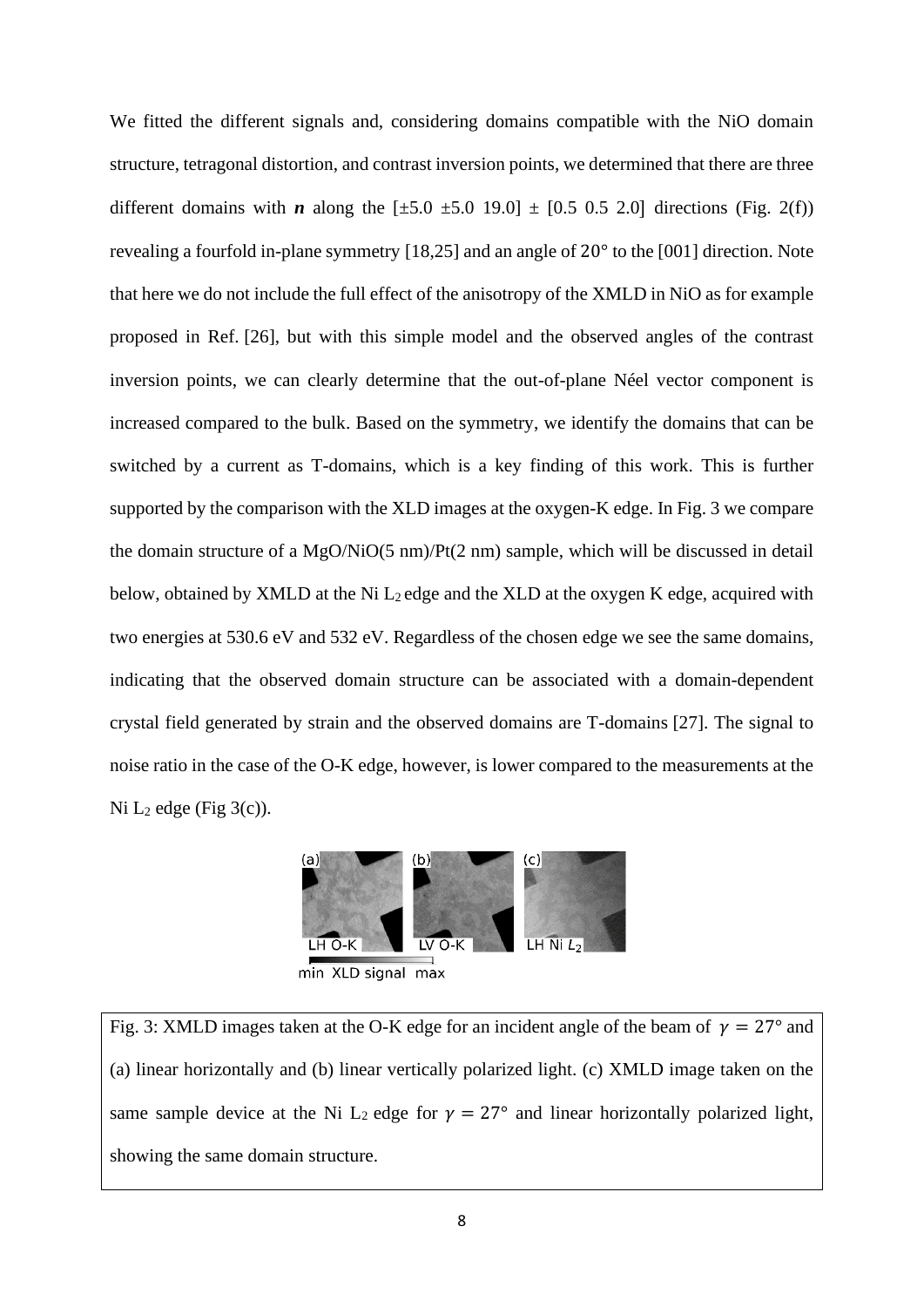As already reported, for each T-domain, the S-domain with the largest out-of-plane component is favored [18,21], but, compared to the bulk, the out-of-plane Néel vector component is larger, likely due to the lattice expansion in the in-plane crystal direction. Based on the geometry, one expects the fourth T-domain (in-plane angle  $\phi = 135^{\circ}$ ) to be present as well, but we did not observe it in the investigated sample area. Note that, with a Kerr microscope-based technique at normal incidence, one can see only two contrast levels out of these four domains [12,21,25]. To investigate electrical switching in these samples, we alternated 1 ms-long current pulses between the [100] and [010] directions. The switching threshold along [100] is observed for a current density of  $j = 7.5 \times 10^{11} A m^{-2}$ . A following orthogonal pulse (along [010]), with a slightly lower current density of  $j = 7.0 \times 10^{11} A m^{-2}$ , shows that small regions are switched in all three domains.



Fig. 4: The application of current pulses at the current threshold alternating between [100] and [010]. (a)-(c) reveals reversible switching of small regions of all three domains. (d) Increasing the current density leads to increased switched regions after a [100] pulse. (e) A perpendicular pulse creates a mono-domain state showing saturation, switching back to the three-level state after a pulse along [100] (f). All images were taken with linearly vertical polarized x-rays and in all images a background intensity was subtracted.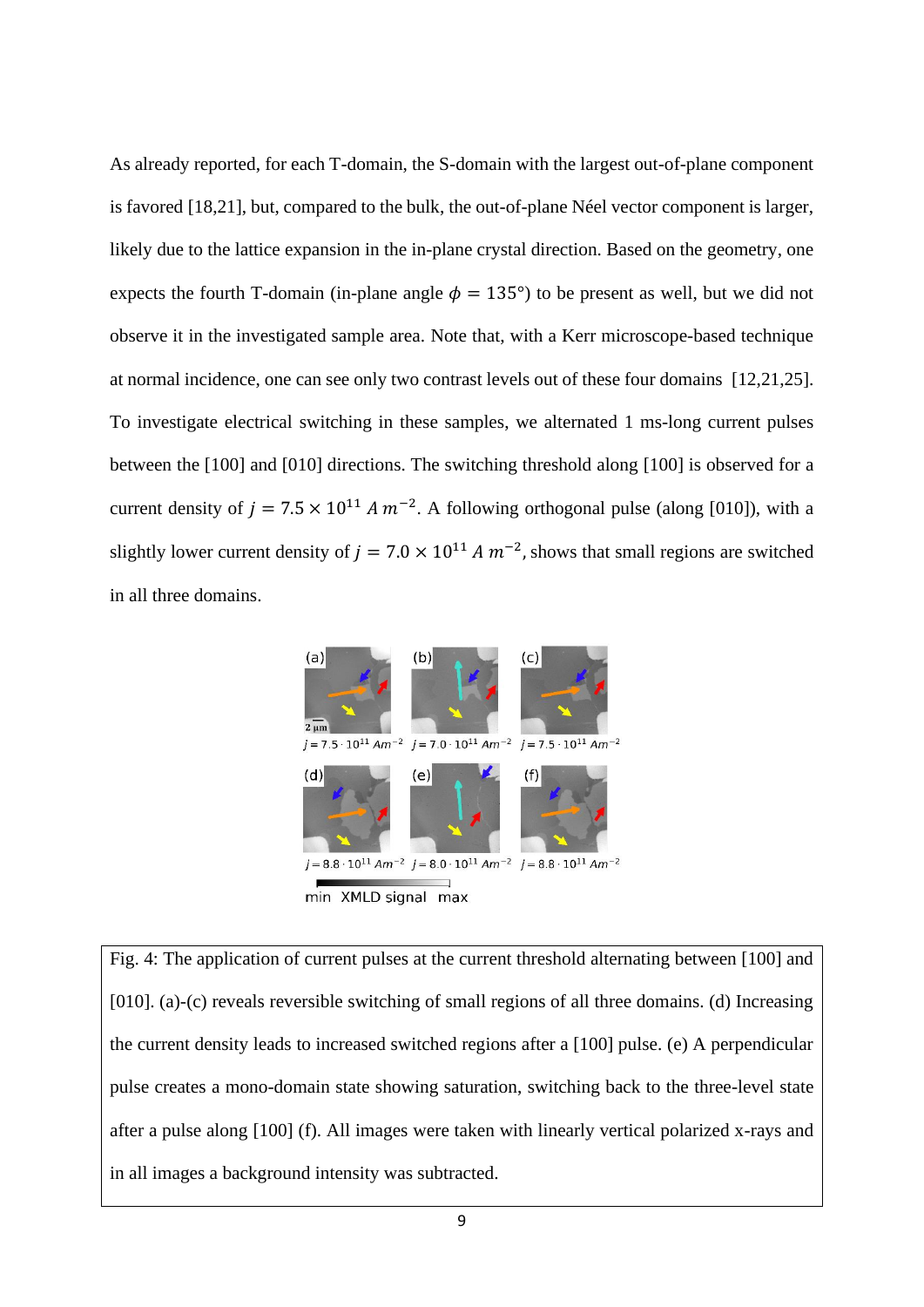The difference in the current densities necessary to achieve switching is caused by varying resistances along the two arms leading to different heating. Another pulse along [100] fully reverses the switching (Fig. 4(a)-(c)). Upon increasing the current density, the size of the switched regions increases, reaching saturation at  $j = 8.8 \times 10^{11} A m^{-2}$  (Fig. 4(d)) along [100]. A perpendicular current pulse creates a quasi mono-domain state (Fig. 4(e)), similar to the virgin state of the sample, favoring the domain with *n* orientated along [ $\overline{5}$  5 19]. Another pulse along the [100] direction restores the three-domain state (Fig. 4(f)), showing reproducible current-induced electrical switching for large parts of the sample.

Next, we check if these Néel vector directions are present in other samples. We patterned a  $MgO(001)/NiO(5 \text{ nm})/Pt(2 \text{ nm})$  sample with a 5 um Hall cross rotated by 45 $^{\circ}$  and symmetric contact pads with respect to the crystallographic axes, see Fig. 5(a). The cross is aligned along [110], such that current pulses can be applied parallel or perpendicular to the in-plane spin direction. This allows us to determine whether a final state of the in plane Néel vector component  $n_{ip}$  parallel or perpendicular to the applied pulses is favored. Compared to the previous sample, this sample with thinner NiO layer shows smaller but still switchable domains (Fig. 5(c)). We again see a three-level contrast, which we assign to three T-domains with spin directions [±5 ±5 19] using an analogous procedure as before. The in-plane projection of *n* for the three domains, as well as the two possible current pulse directions are shown in Fig. 5(b). Note that domain no. 3 (green), where  $\phi = -45^{\circ}$ , is very small. We now observe the T-domain with the Néel vector orientation that was not present in the previous sample (yellow). Applying alternating current pulses along [110] and  $\overline{1}10$ ] shows reversible switching (Fig. 5(c)-(e), additional switching cycles and devices are shown in the appendix S3), but likely due to higher pinning, the switched regions are of smaller size compared to the previous NiO(10 nm)/Pt sample (Fig. 4).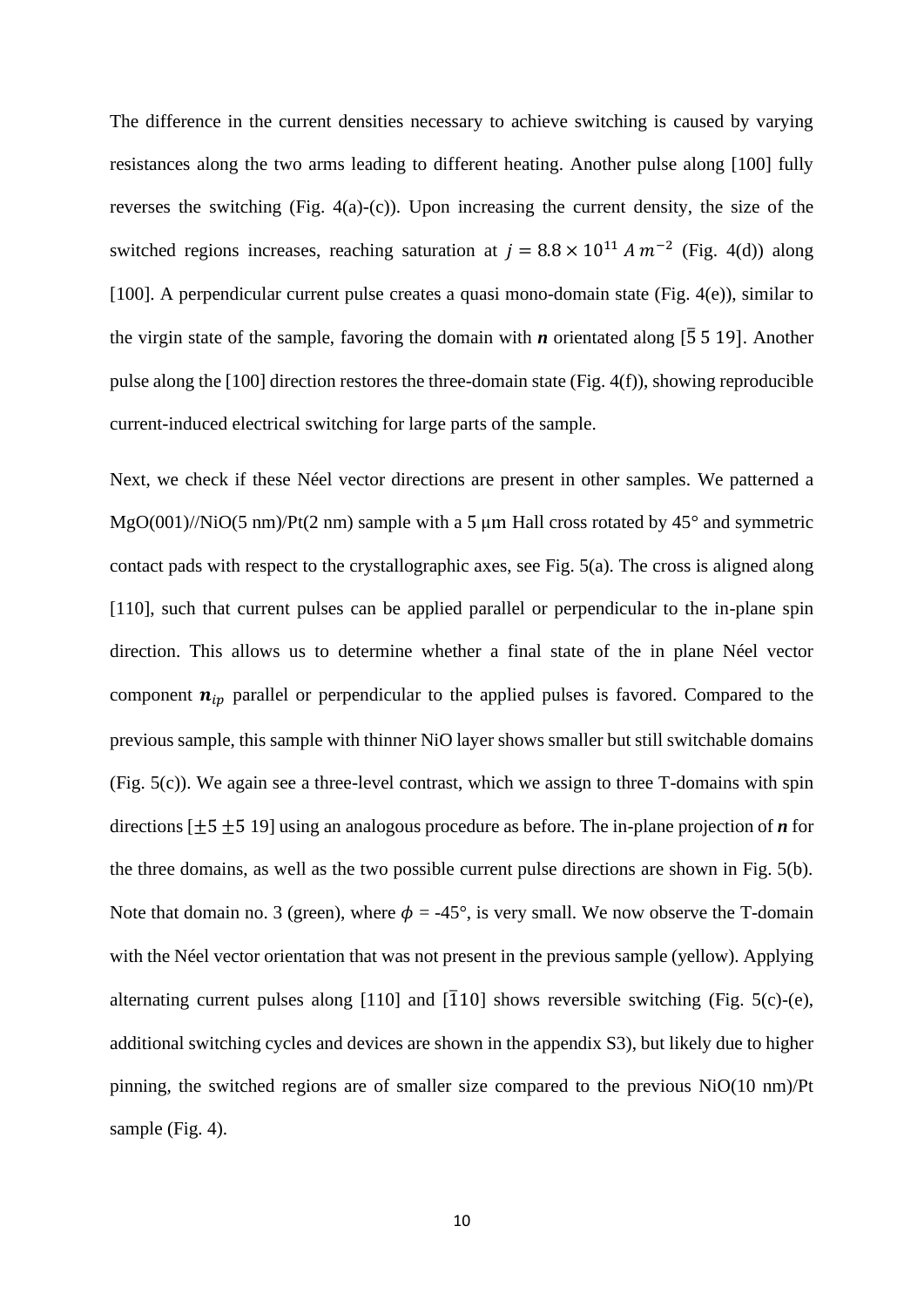

Fig. 5: (a) Device layout and pulsing scheme of the 5 nm NiO film with the Pt cross oriented 45° to the crystallographic axes. (b) Observed in-plane component of Néel vector in the three domains of the NiO(5 nm)/Pt sample and current pulse direction. (c) Domain structure of the virgin state for linear horizontally polarized light. The inset shows a small area of the sample at a different incident angle of the x-rays and a different polarization angle ( $\omega = 45^{\circ}$ ,  $\gamma = 0^{\circ}$ ), revealing a third small domain (green). (d) and (e) show the domain structure after 1 ms writing pulses of  $j = 1.0 \times 10^{12}$  A m<sup>-2</sup> in two different directions as indicated by the arrows.

We increased the current density in this sample until electrical breakdown of the device. This occurred before we observed complete switching, in contrast to the thicker 10 nm sample, where we could switch almost the entire device area. Since thinner samples should switch more easily than thicker ones, while here we see the opposite trend, we conclude that this particular sample presents higher pinning, which inhibits full switching. Comparing the domain structure before and after applying the electrical pulses, and knowing the Néel vector orientation in each domain shows that the current induced switching favors a parallel alignment of the in-plane Néel vector component  $n_{ip}$  and current pulse direction  $(n_{ip} \parallel j)$ , as some of the authors previously reported by electrical SMR measurements [7], which are, however, prone to spurious signals [28]. This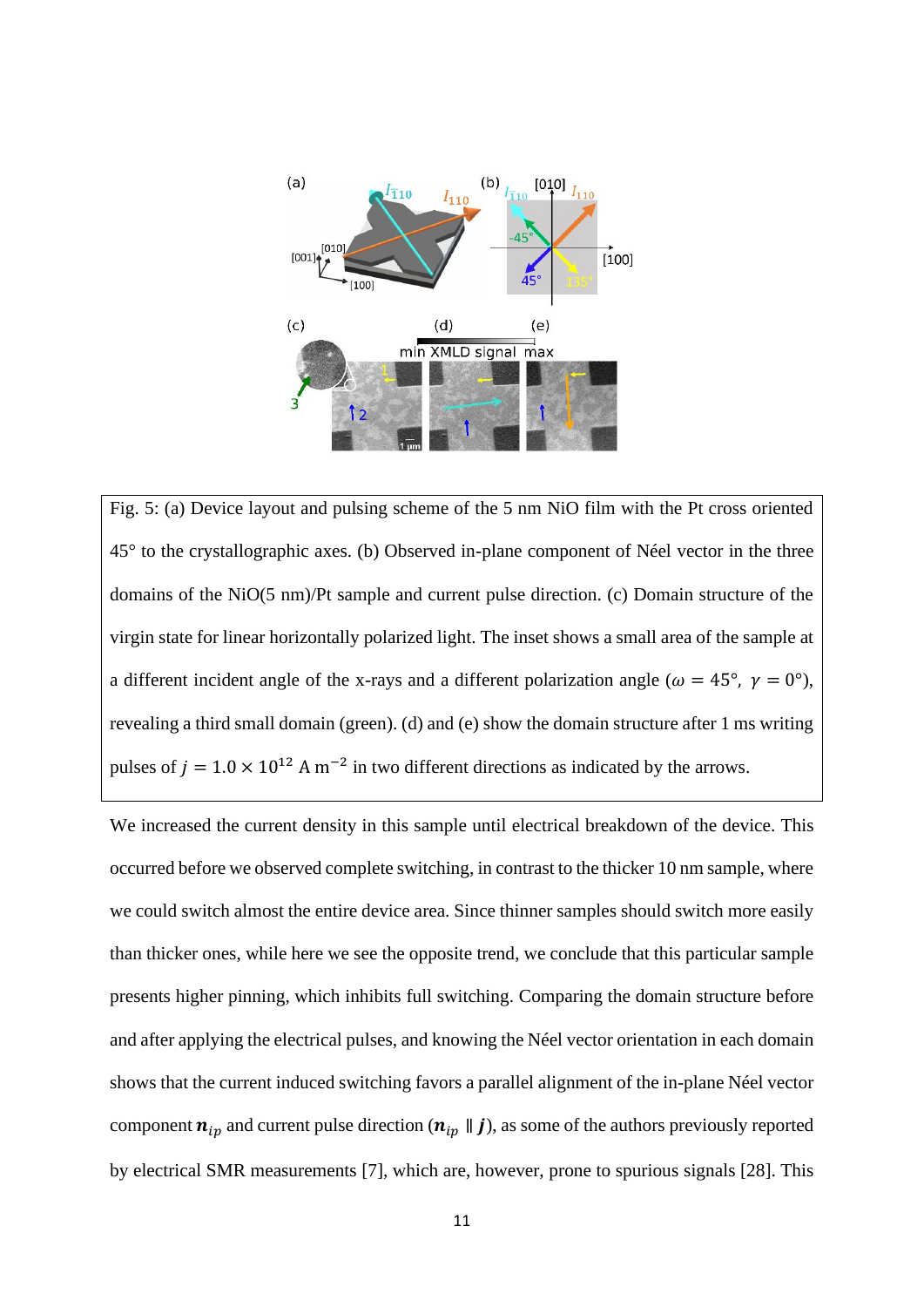sign is consistent with the thermomagnetoelastic switching mechanism recently reported in similar NiO/Pt samples [12].

In order to extract the quantity that can be used in simulations to understand the switching mechanism, we next estimate the order of magnitude of the magnetoelastic coupling coefficient in NiO. We do this by combining our findings on the Néel vector orientation in the NiO thin films with the strain, induced by the cube-on-cube epitaxial growth that we checked by reciprocal space mapping (see appendix S1). It is generally accepted that the exchange interaction in NiO is along  $\langle 111 \rangle$  (T-domain) and the dipolar interactions keep the spins in the {111} planes (along e.g. the <112> directions) [15]. Since the dipolar interaction is not significantly affected by strain [29] and as we observe a small change of the spin orientation compared to the bulk, namely an angle of 20° to the [001] direction instead of 35° for the bulk <112> directions, it is reasonable to assume that the small tetragonal distortion along [001], due to the epitaxial growth, contributes to the magnetic anisotropy via the magnetoelastic coupling and favors *n* oriented along the compressed axis [29]. As NiO has a large magnetostriction [30], we thus consider only this effect and neglect other crystalline effects and changes in other interactions, allowing us to estimate the order of magnitude of the magnetoelastic coupling. We can express the magnetoelastic energy as  $\varepsilon_{me}$  =  $K_{ij}^{ME}m_i^{\alpha}m_j^{\alpha}$  [13], where  $K_{ij}^{ME}$  is the magnetoelastic constant coupling two spins. According to Ref. [13]  $K_{ij}^{ME}$  can be expressed as a function of the strain tensor in NiO. The approximation that the off-diagonal elements are zero leads to:

$$
K_{11}^{ME} = (b_0 + 2b_1)e_{11}
$$
  
\n
$$
K_{22}^{ME} = (b_0 + 2b_1)e_{22}
$$
  
\n
$$
K_{33}^{ME} = (b_0 + 2b_1)e_{33}
$$
\n(1)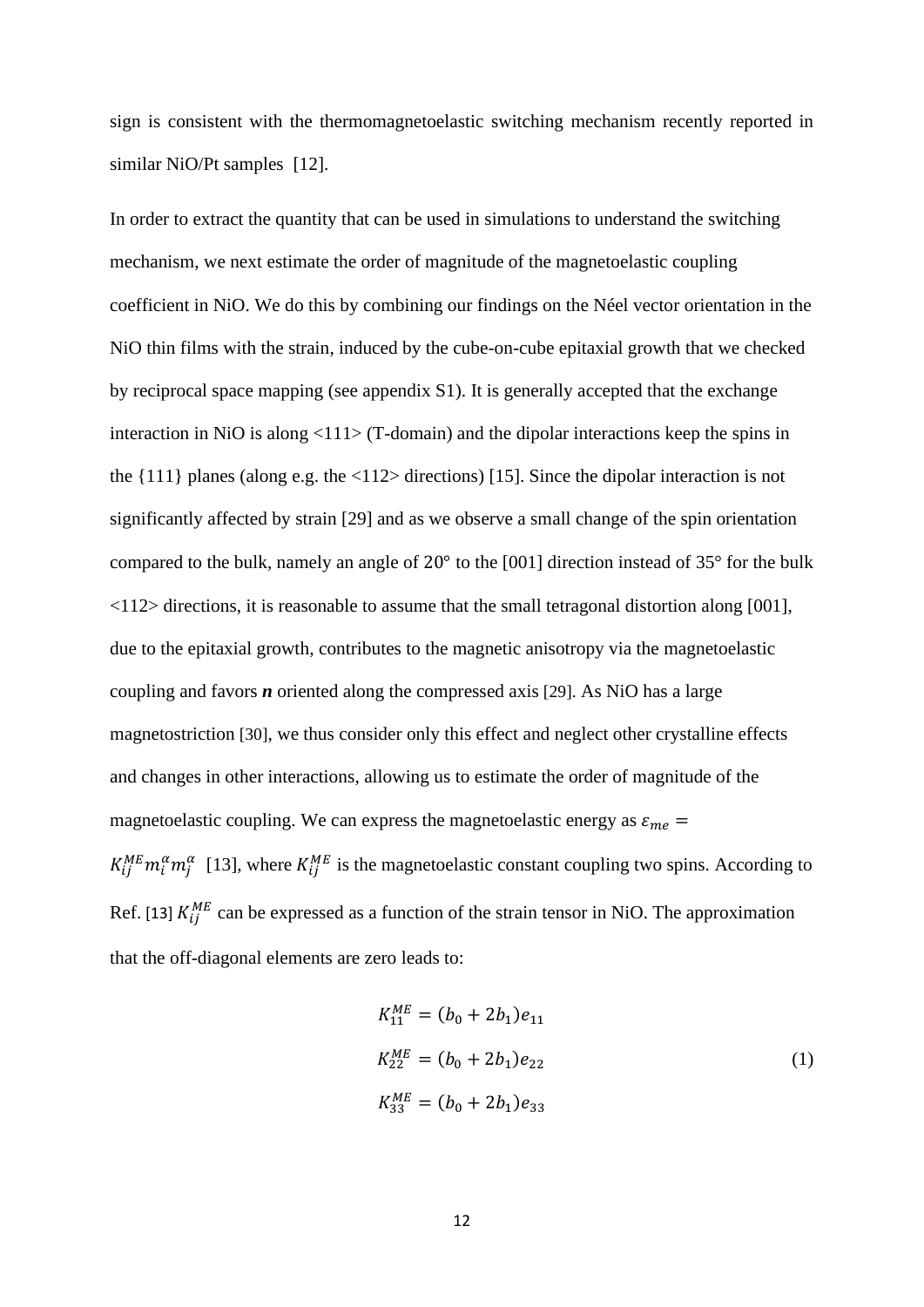Where  $b_0$  and  $b_1$  are the components of the magnetoelastic tensor for NiO,  $e_{11}$ ,  $e_{22}$  are the inplane strain components and  $e_{33}$  is the out-of-plane strain. As shown in appendix S1, we measured  $e_{11} = e_{22} = 8.6 \times 10^{-3} \pm 1.2 \times 10^{-3}$ , and  $e_{33} = -7.1 \times 10^{-4} \pm 9.5 \times 10^{-4}$  by x-ray diffraction. Combining this with the observed Néel vector orientation of  $[\pm 5 \pm 5 \ 19]$ and setting the bulk magnetocrystalline anisotropy  $K_{\alpha}^{ME} = 0.25$  MJ m<sup>-3</sup> [30,33], we used micromagnetic simulations to estimate the sum of the magnetoelastic coefficients required to have the experimentally observed equilibrium position of *n* to be  $b_0 + 2b_1 = 3 \times 10^7$  J m<sup>-3</sup> (See appendix S4). This value is an order of magnitude larger than reported in works based on DFT calculations [13,14]. The sign of the coefficients must also be negative, so a compressive (negative) strain enhances the out-of-plane component of the Néel vector. This indicates that the effects due to magnetoelastic coupling can be larger than what was deduced before by DFT calculations, suggesting that thermomagnetoelastic switching can be stronger than spinorbit torques. This estimation, based on experimental results, can be used for future models and to understand quantitatively the role thermomagnetoelastic effects play in the switching mechanism of antiferromagnets.

#### **CONCLUSIONS**

To conclude, we have observed that the electrical switching of NiO/Pt thin films occurs between different T-domains, demonstrating that the switching process involves magnetoelastic effects and that T-domains can be switched relatively easily, as shown for the bulk [17]. We determined that the Néel vector is oriented along the  $[\pm 5 \pm 5 \ 19]$  directions, canted by 15° towards the out-of-plane direction compared to the bulk [112]. This effect results from the substrate-induced strain with a magnetoelastic coupling coefficient of value  $3 \times 10^7$  J m<sup>-3</sup>. Finally, we determined the final state of the in-plane component of the Néel vector to be parallel to the applied electrical pulse  $(n_{ip} \parallel j)$  in the center of the device in the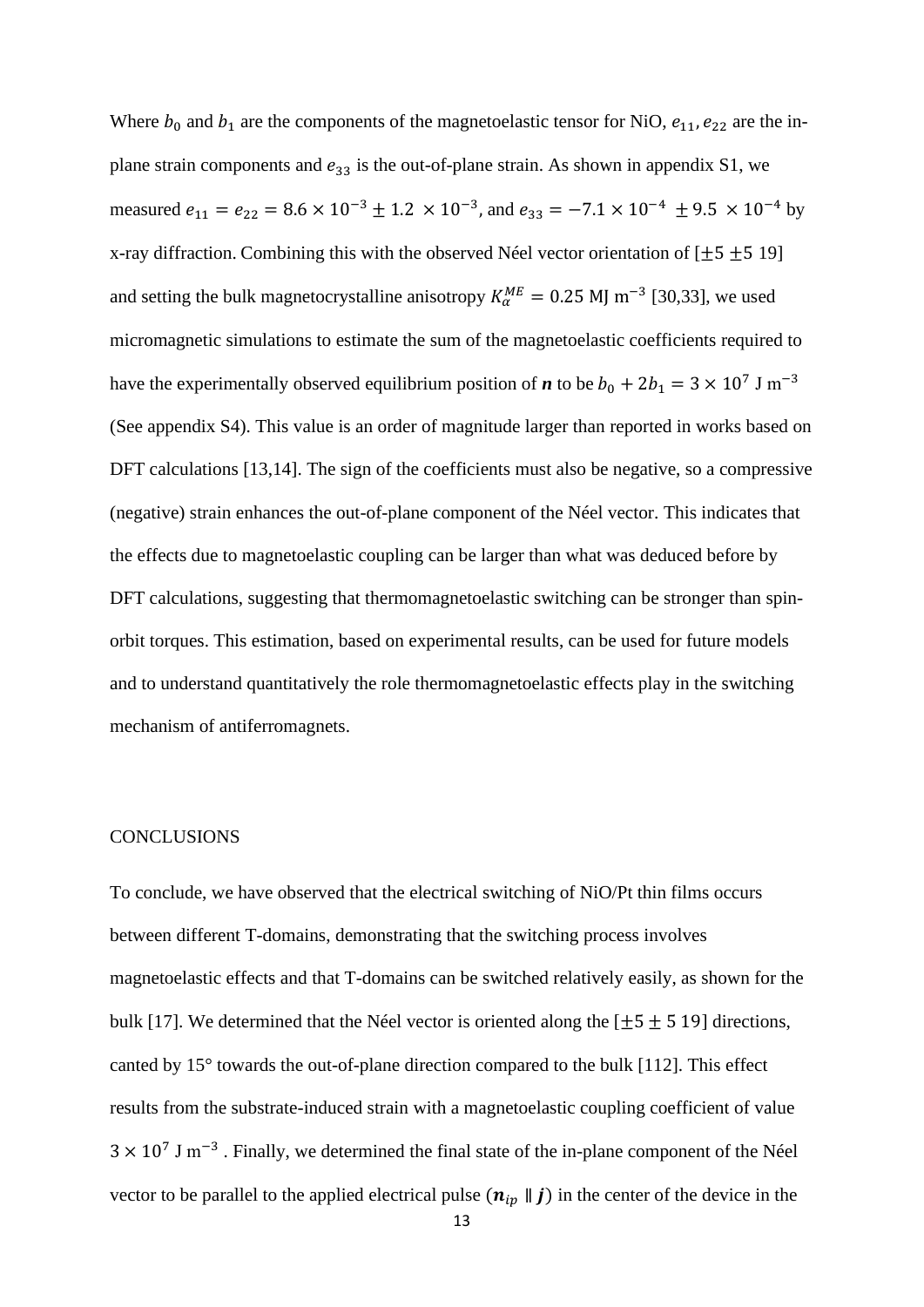presence of pulses along [110], consistent with recent reports on thermomagnetoelastic switching [12]. By knowing the antiferromagnetic domain structure, magnetoelastic coupling coefficient and the final state after switching, one can compare different switching mechanisms, especially those based on thermomagnetoelastic effects and spin-orbit torques.

### APPENDIX

#### **S.1 Strain determination**

The lattice constant of our NiO thin films was determined by x-ray diffraction (XRD) and reciprocal space mapping measurements, using a Bruker D8 Discover high-resolution diffractometer, with *Cu K<sup>α</sup>* radiation of wavelength equal to 0.15406 nm. In Fig. S1(a), we show the XRD 2 $\theta$ - $\omega$  scans of the MgO(001)//NiO(10 nm)/Pt(2 nm) sample. The peak position corresponds to the NiO(002) peak, thus, indicating that the NiO orientation is (001) as the MgO substrate. The out-of-plane lattice constant is determined to be  $c = 4.173 \pm 0.004$  Å, very similar to the bulk NiO lattice constant of  $c = 4.176$  Å. The small lattice mismatch results in an out-of-plane compressive strain of  $e_{33} = -7.1 \times 10^{-4} \pm 9.5 \times 10^{-4}$  compared to the bulk value. The large uncertainty is due to the small value extracted for the *e<sup>33</sup>* coefficient and due to the presence of the XRD MgO (002) peak in the XRD scan which overlaps with the NiO (002) peak, due to the similar lattice constants. In Fig. S1(b),(c), we show the symmetric and antisymmetric reciprocal space mapping (RSM) at the 002 and 113 diffraction peaks of a MgO//NiO(90 nm)/Pt(2 nm) sample, respectively. The NiO and MgO peak positions are aligned along the same *h* value, indicating epitaxial growth and a tetragonal distortion. The inplane lattice parameter of the NiO is  $4.212 \pm 0.005$  Å, in line with the MgO lattice parameter. Compared to the NiO bulk value this gives rise to an in-plane strain of  $e_{11} = e_{22}$  $8.6 \times 10^{-3} \pm 1.2 \times 10^{-3}$ .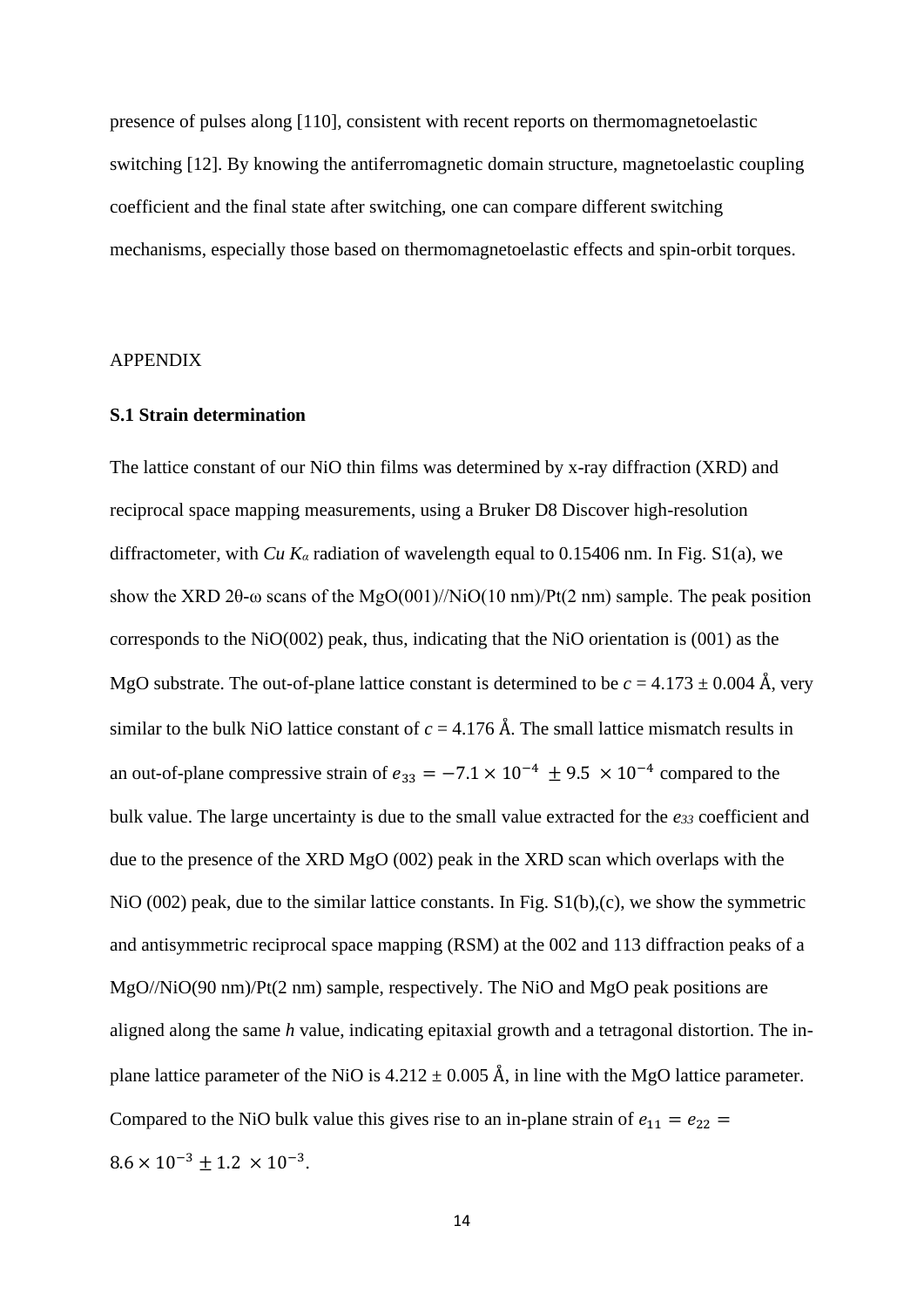

Fig. S1: (a) 2θ-ω XRD scans of the NiO(10 nm)/Pt(2 nm) sample. (b) Symmetric reciprocal space mapping data around the MgO(002) peak. (c) Antisymmetric RSM around the MgO(113) peak, showing the same *h-*value for NiO and MgO.

### **S.2 Crystal field component**

In order to explain the trend of the XMLD data, we include a crystal field component as illustrated in Fig. S2. As an example, we consider the  $MgO(001)/NiO(10 \text{ nm})/Pt(2 \text{ nm})$  data for  $\gamma = -45^{\circ}$ , included in Fig. 2 (e) of the main text. Simulating the XMLD signal without taking into account a crystal field component leads to the correct simulation of the points of contrast inversion between the different domains and the right relative contrast, but the overall trend of the signal cannot be reproduced (Fig. S2 (a)). However, when we include a crystal field component along the [001] direction, we can leave the angle  $\omega$  at which the crossing occurs unchanged and obtain the correct experimentally observed trend. In this way, the acquired data, shown as dashed lines in Fig. S2 (b) can be reproduced. We explain this crystal field component along  $[001]$  by the strain induced by the epitaxial growth of NiO on MgO(001) (Fig. S1(c)). The lattice mismatch generates a tetragonal distortion in the NiO thin film and a tetragonal symmetry with compressive strain along the [001] axis resulting in an out-of-plane crystal field. The crystal field component of the XMLD signal caused by this strain is then independent of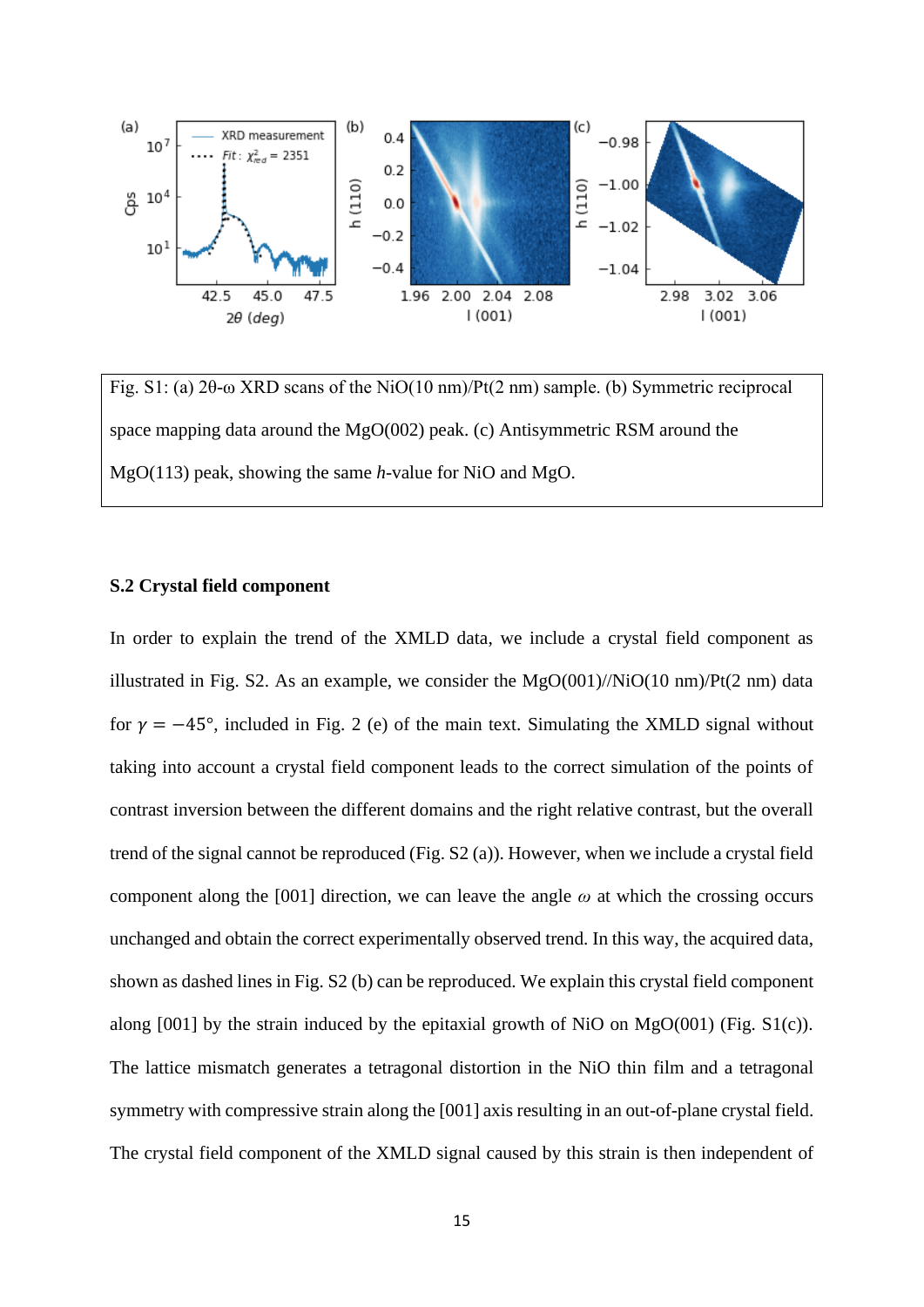the spin direction in the domains, as for all of them the angle between the spin axis and the crystal field is equivalent.



Fig. S2: (a) Simulation of the XMLD signal for the three different domains shown in Fig. 2 of the main text, when considering only a magnetic contribution to the signal. Note that the crossing points are reproduced, but not the overall trend. (b) By including a crystal field component, we obtain good agreement between the simulation and the XMLD data (dashed lines).

### **S.3 Switching reproducibility**

To demonstrate the reproducibility of the electrical switching, we include in Fig. S3 additional switching cycles for the NiO(5 nm)/Pt(2) sample shown in Fig. 5(c)-(e). Applying alternating orthogonal pulses switches reliably between two domain configurations. Moreover, we probed the switching in another piece of the  $NiO(10 \text{ nm})/Pt(2)$  sample imaged in Fig. 2, this time comprising a Hall cross rotated by 45° with respect to the crystallographic axes [100] and [010]. This sample shows larger domains and we performed a complete Néel vector analysis at a spot few hundred microns away from the Hall cross. By comparing this to the contrast levels in the Hall cross, we can identify the domain types and Néel order orientation within the Hall cross. This then allows us to determine that the switching sign when applying an electrical current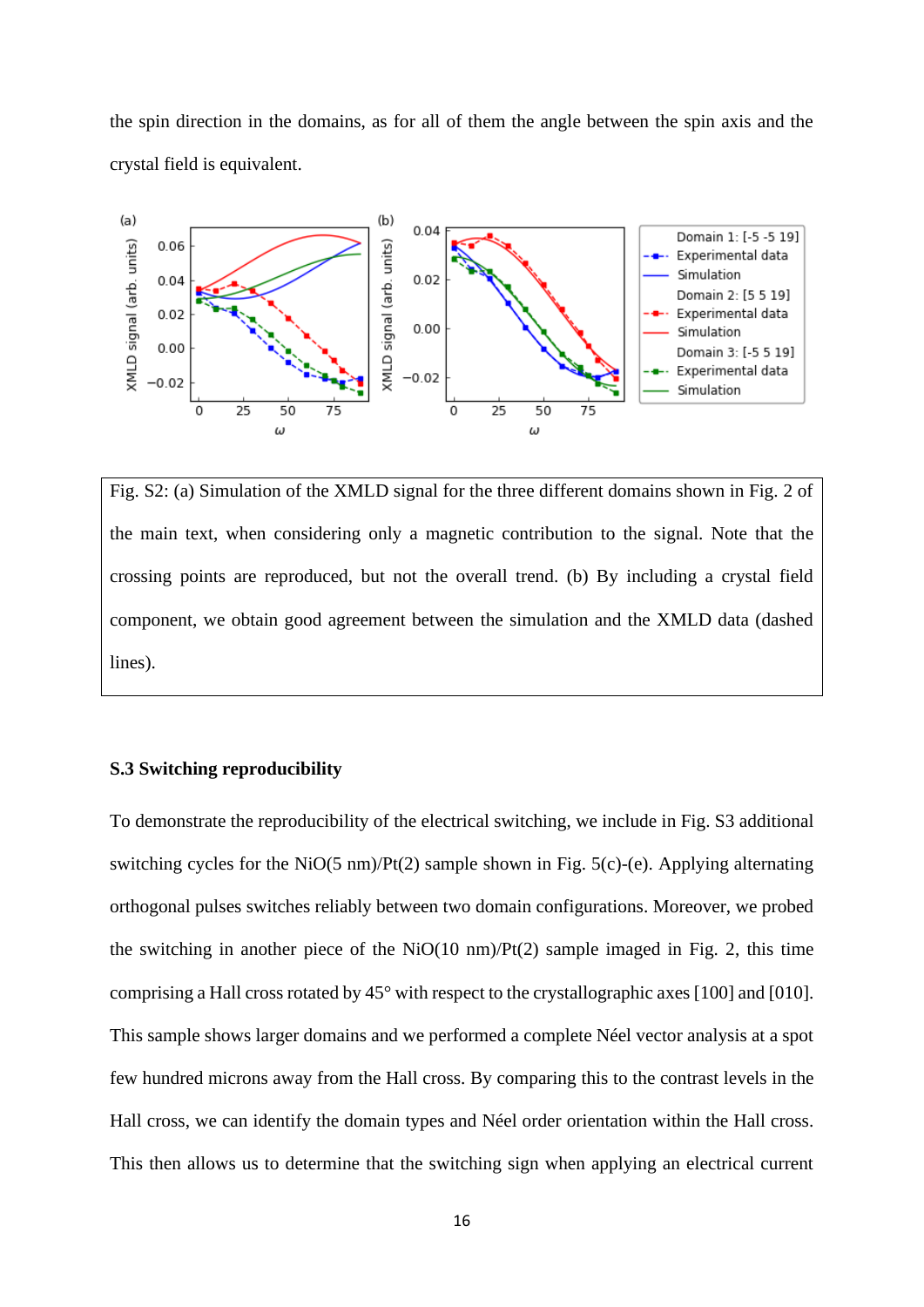pulse in a straight configuration is the same for NiO 5 nm and 10 nm, as we show in Fig. S4 (final state with in-plane Néel order direction parallel to the applied pulse).



Fig. S3: Applying current pulses in two orthogonal directions shows reproducible switching favoring the in-plane component of the Néel vector to be aligned parallel to the previously applied current pulse. All images were taken with linear horizontally polarized x-rays under an azimuthal angle of  $\gamma = 45^{\circ}$ .



min XMLD signal max

Fig. S4: In a NiO(5 nm)/Pt(2) sample comprising larger domains one can see that the electric switching favors the in-plane component of the Néel vector to be aligned parallel to the applied pulse. Note that here we show images taken for linear vertically polarized x-rays. The approximately horizontal contrast at the centre is topographic contrast of non-magnetic origin.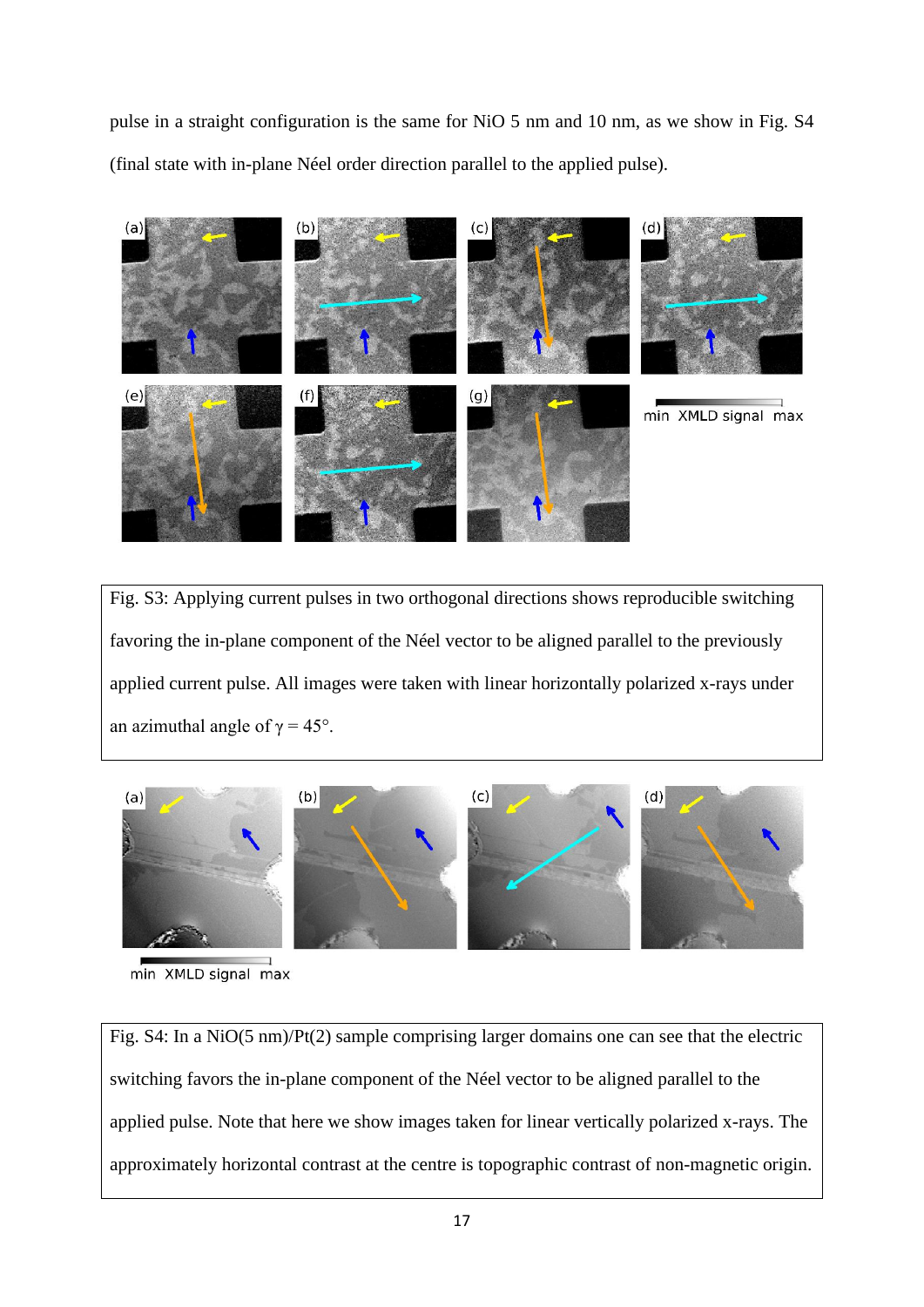#### **S.4 Micromagnetic simulations**

The AFM state of the sample can be described by two sublattice magnetizations strongly coupled by the exchange interaction. Each of the sublattices verifies the Landau-Lifshitz-Gilbert equation [33–35]

$$
\begin{cases}\n\frac{dm_1}{dt} = -\gamma_0 m_1 \times H_{eff,1} + \alpha m_1 \times \frac{dm_1}{dt} \\
\frac{dm_2}{dt} = -\gamma_0 m_2 \times H_{eff,2} + \alpha m_2 \times \frac{dm_2}{dt}\n\end{cases} (S1)
$$

where  $\gamma_0$  is the gyromagnetic ratio,  $\alpha$  the Gilbert damping coefficient and

$$
H_{eff,i} = -\frac{1}{\mu_0 M_s} \frac{\delta \varepsilon}{\delta m_i}
$$
 (S2)

the effective field for the i-th sublattice,  $M_s$  the sublattice saturation magnetization,  $\mu_0$  the vacuum magnetic permeability and  $\varepsilon$  the energy density of the system. The energy density includes the contributions from the exchange interaction, the anisotropy field and the magnetoelastic interaction. The expression for the exchange interaction can be found in previous works [34,35]. Hence, we focus on the last two terms. The anisotropy energy can be written as

$$
\varepsilon_a(\mathbf{m}_\alpha) = K_a \left(1 - a_p(\mathbf{m}_\alpha)\right)^2, \tag{S3}
$$

$$
a_1(\mathbf{m}) = \left(1 - \frac{1}{6}\left(m_x + m_y - 2m_z\right)^2\right)\left(1 - \frac{1}{6}\left(m_x - 2m_y + m_z\right)^2\right)\left(1 - \frac{1}{6}\left(2m_x - m_y - m_z\right)^2\right)
$$
  
\n
$$
a_2(\mathbf{m}) = \left(1 - \frac{1}{6}\left(2m_x - m_y + m_z\right)^2\right)\left(1 - \frac{1}{6}\left(m_x + m_y + 2m_z\right)^2\right)\left(1 - \frac{1}{6}\left(m_x - 2m_y - m_z\right)^2\right)
$$
  
\n
$$
a_3(\mathbf{m}) = \left(1 - \frac{1}{6}\left(m_x - m_y - 2m_z\right)^2\right)\left(1 - \frac{1}{6}\left(2m_x + m_y - m_z\right)^2\right)\left(1 - \frac{1}{6}\left(m_x + 2m_y + m_z\right)^2\right)
$$
  
\n
$$
a_4(\mathbf{m}) = \left(1 - \frac{1}{6}\left(m_x - m_y + 2m_z\right)^2\right)\left(1 - \frac{1}{6}\left(2m_x + m_y + m_z\right)^2\right)\left(1 - \frac{1}{6}\left(m_x + 2m_y - m_z\right)^2\right)
$$
  
\n
$$
(S4)
$$

Where  $a_p$  allows us to choose between the four possible easy planes. The magnetoelastic contribution reads [13]

$$
\varepsilon_{me} = K_{ij}^{ME} m_{\alpha,i} m_{\alpha,j} \,, \tag{S5}
$$

$$
K_{ij}^{ME} = b_{ijkl} e_{kl} = \left( b_0 \delta_{ij} \delta_{kl} + b_1 (\delta_{ik} \delta_{jl} + \delta_{ik} \delta_{jl}) \right) e_{kl} \,. \tag{S6}
$$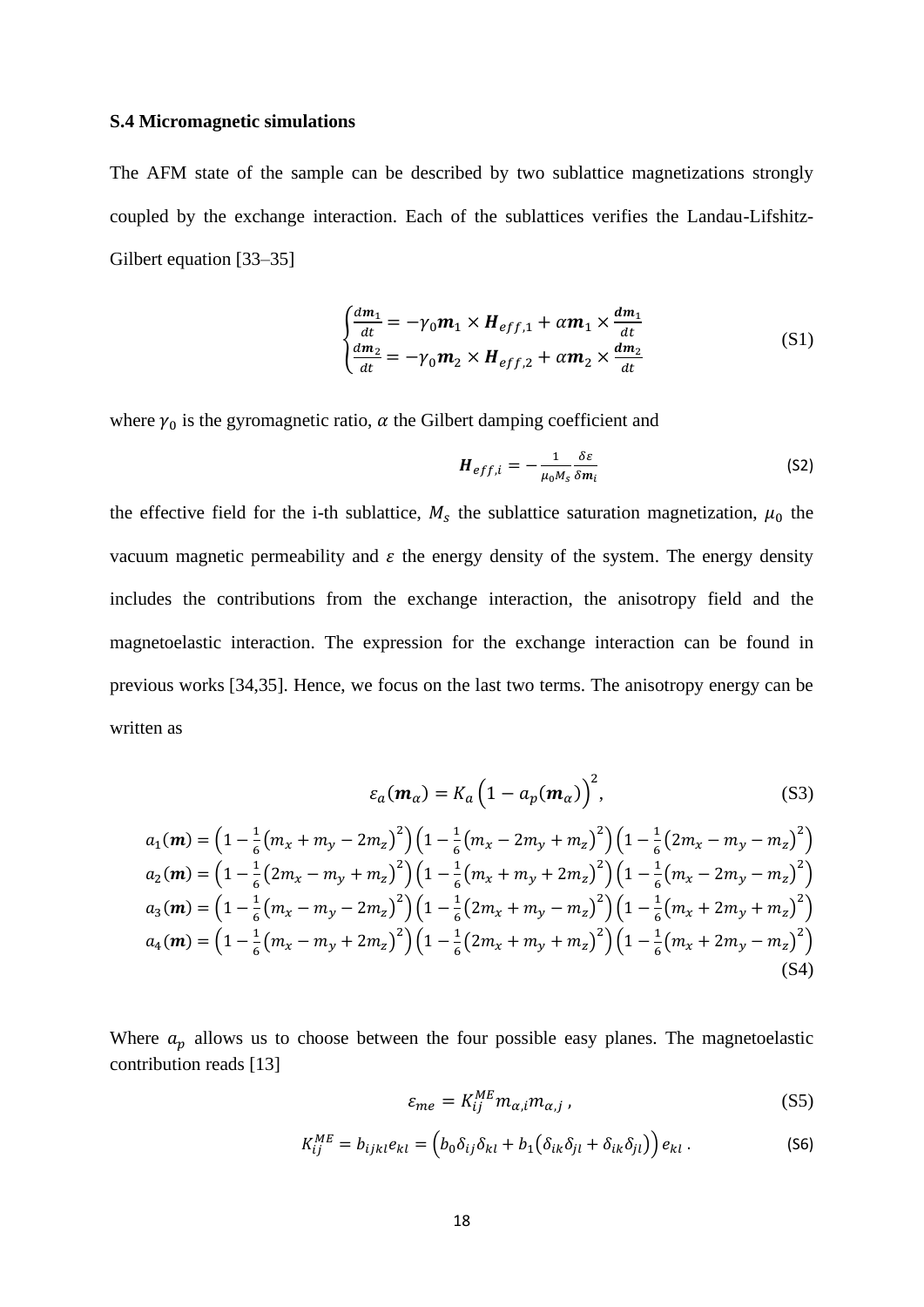$b_0$ ,  $b_1$  are the components of the magnetoelastic tensor for NiO, and  $e_{kl}$  is the strain tensor. Assuming the off-diagonal elements are 0,  $K_{ij}^{ME} = 0$ , if  $i \neq j$ ,

$$
K_{11}^{ME} = (b_0 + 2b_1)e_{11}
$$
  
\n
$$
K_{22}^{ME} = (b_0 + 2b_1)e_{22}
$$
  
\n
$$
K_{33}^{ME} = (b_0 + 2b_1)e_{33}
$$
\n(S7)

Taking into account these three contributions (exchange, anisotropy and magnetoelastic) into the effective field, we study the equilibrium configuration of the Néel vector **n** as a function of the parameter  $b_0 + 2b_1$  as shown in Fig. S5. The parameters considered for the simulations are:  $A_{11} = 5$  pJ/m,  $A_0 = -5$  pJ/m,  $M_s = 0.35$  MA/m,  $K_a = 0.25$  MJ/m<sup>3</sup>,  $e_{11} = e_{22} = 8.6 \times 10^{-3}$ and  $e_{33} = -7.1 \times 10^{-4}$ . The direction [5 5 19] corresponds to a *z* component of the Néel vector  $n_z = 0.9372$  which is verified for magnetoelastic coupling coefficients of  $b_0 + 2b_1 =$  $3 \times 10^7$  J m<sup>-3</sup>.



Fig. S5: Equilibrium configuration of the Néel vector *l* as a function of the magnetoelastic coefficients. (a) Polar angle of the Néel vector at equilibrium. (b) Out-of-plane component of the Néel vector at equilibrium.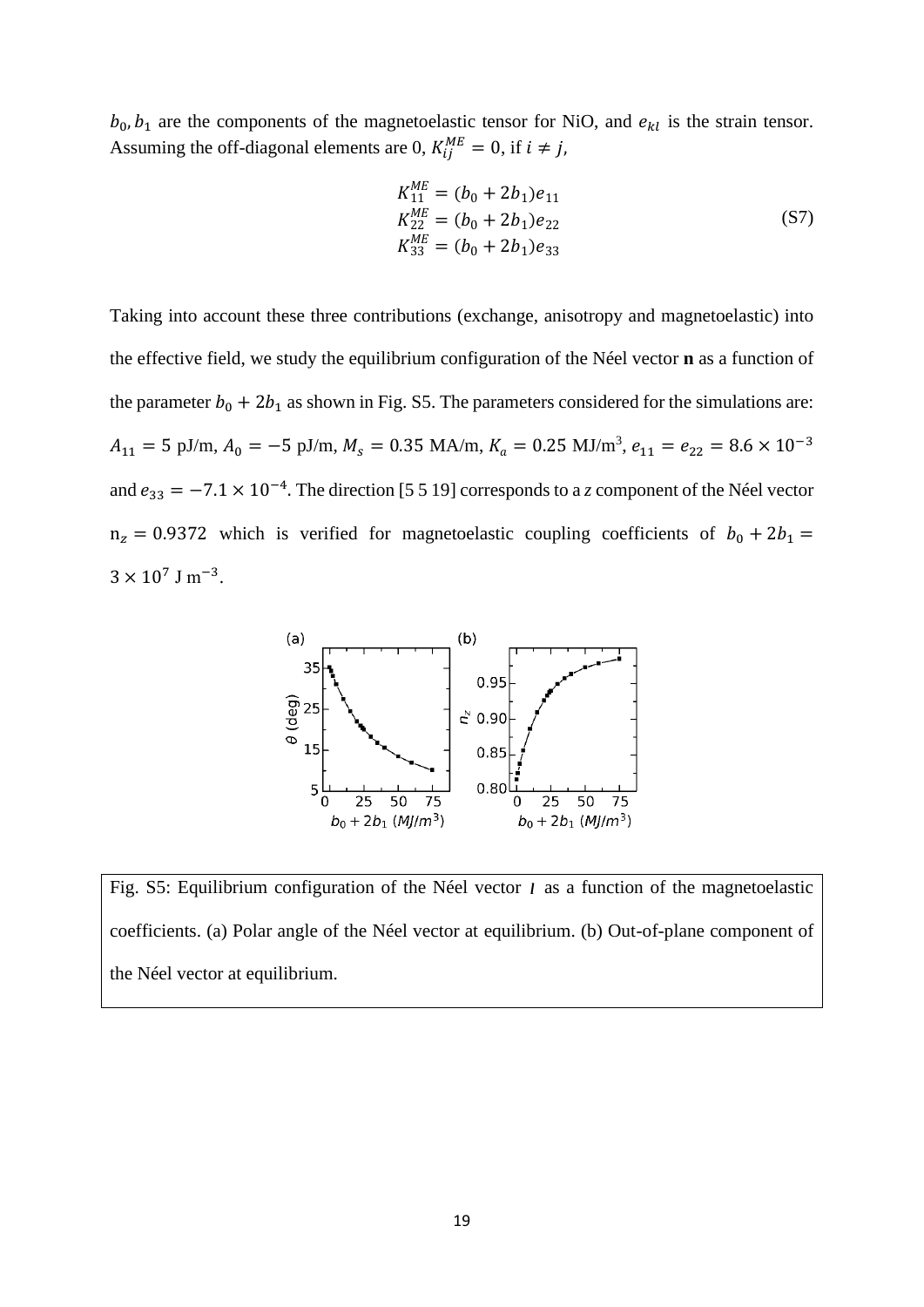#### ACKNOWLEDGMENTS

L.B acknowledges the European Union's Horizon 2020 research and innovation program under the Marie Skłodowska-Curie grant agreements ARTES number 793159. L.B., A.R., S.D., M.F. and M.K. acknowledge support from the Graduate School of Excellence Materials Science in Mainz (MAINZ) DFG 266, the DAAD (Spintronics network, Project No. 57334897). We acknowledge that this work was funded by the Deutsche Forschungsgemeinschaft (DFG, German Research Foundation) - TRR 173 –268565370 (projects A01 and B02). This publication is based upon work supported by the King Abdullah University of Science and Technology (KAUST) Office of Sponsored Research (OSR) under Award No. OSR-2019-CRG8-4048. This project has received funding from the European Union's Horizon 2020 research and innovation programme under grant agreement No. 863155 (s-Nebula). We acknowledge Diamond Light Source for time on beamline I06 under proposals MM22448 and MM23819-1. This work was also supported by ERATO "Spin Quantum Rectification Project" (Grant No. JPMJER1402) and the Grant-in-Aid for Scientific Research on Innovative Area, "Nano Spin Conversion Science" (Grant No. JP26103005), Grant-in-Aid for Scientific Research (S) (Grant No. JP19H05600), Grant-in-Aid for Scientific Research (C) (Grant No. JP20K05297) from JSPS KAKENHI. R.R. acknowledges support from the European Commission through under H2020-MSCA-RISE grant agreement 734187 (SPICOLOST), the European´s Union 2020 research and innovation program through the Marie Sklodowska Curie Actions grant agreement SPEC-894006 and the Spanish Ministry of Science (RyC2019- 026915I). L.S.T. and G.F. acknowledges financial support from the program "ASSEGNI DI RICERCA 2019" at the University of Messina and PETASPIN Association. This work was supported by the Max Planck Graduate Centre with the Johannes Gutenberg Universität Mainz (MPGC).

20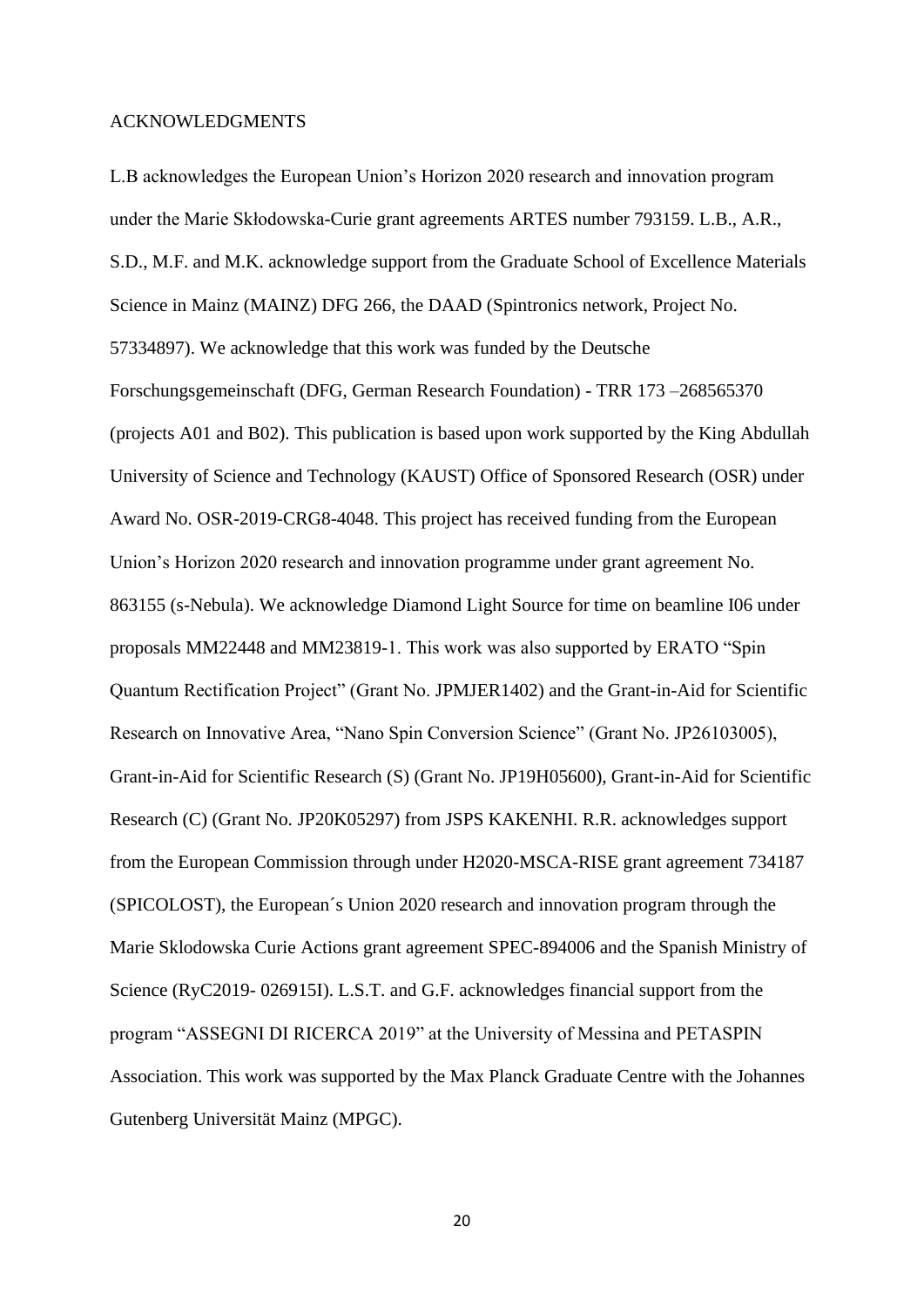## REFERENCES

- [1] V. Baltz, A. Manchon, M. Tsoi, T. Moriyama, T. Ono, and Y. Tserkovnyak, Antiferromagnetic spintronics, Rev. Mod. Phys. 90, 015005 (2018).
- [2] P. Wadley, B. Howells, J. elezny, C. Andrews, V. Hills, R. P. Campion, V. Novak, K. Olejnik, F. Maccherozzi, S. S. Dhesi, S. Y. Martin, T. Wagner, J. Wunderlich, F. Freimuth, Y. Mokrousov, J. Kune, J. S. Chauhan, M. J. Grzybowski, A. W. Rushforth, K. W. Edmonds, B. L. Gallagher, and T. Jungwirth, Electrical switching of an antiferromagnet, Science 351, 587 (2016).
- [3] S. Yu. Bodnar, L. Šmejkal, I. Turek, T. Jungwirth, O. Gomonay, J. Sinova, A. A. Sapozhnik, H.-J. Elmers, M. Kläui, and M. Jourdan, Writing and reading antiferromagnetic Mn2Au by Néel spin-orbit torques and large anisotropic magnetoresistance, Nat. Commun. 9, 348 (2018).
- [4] J. Shi, V. Lopez-Dominguez, F. Garesci, C. Wang, H. Almasi, M. Grayson, G. Finocchio, and P. K. Amiri, Electrical manipulation of the magnetic order in antiferromagnetic PtMn pillars, Nat. Electron. 3, 92-98 (2020).
- [5] T. Moriyama, K. Oda, T. Ohkochi, M. Kimata, and T. Ono, Spin torque control of antiferromagnetic moments in NiO, Sci. Rep. 8, 14167 (2018).
- [6] X. Z. Chen, R. Zarzuela, J. Zhang, C. Song, X. F. Zhou, G. Y. Shi, F. Li, H. A. Zhou, W. J. Jiang, F. Pan, and Y. Tserkovnyak, Antidamping-Torque-Induced Switching in Biaxial Antiferromagnetic Insulators, Phys. Rev. Lett. 120, 207204 (2018).
- [7] L. Baldrati, O. Gomonay, A. Ross, M. Filianina, R. Lebrun, R. Ramos, C. Leveille, F. Fuhrmann, T. R. Forrest, F. Maccherozzi, S. Valencia, F. Kronast, E. Saitoh, J. Sinova, and M. Kläui, Mechanism of N\'eel Order Switching in Antiferromagnetic Thin Films Revealed by Magnetotransport and Direct Imaging, Phys. Rev. Lett. 123, 177201 (2019).
- [8] P. Zhang, J. Finley, T. Safi, and L. Liu, Quantitative Study on Current-Induced Effect in an Antiferromagnet Insulator/Pt Bilayer Film, Phys. Rev. Lett. 123, 247206 (2019).
- [9] I. Gray, T. Moriyama, N. Sivadas, G. M. Stiehl, J. T. Heron, R. Need, B. J. Kirby, D. H. Low, K. C. Nowack, D. G. Schlom, D. C. Ralph, T. Ono, and G. D. Fuchs, Spin Seebeck Imaging of Spin-Torque Switching in Antiferromagnetic \$\mathrm{Pt}/\mathrm{NiO}\$ Heterostructures, Phys. Rev. X 9, 041016 (2019).
- [10] Y. Cheng, S. Yu, M. Zhu, J. Hwang, and F. Yang, Electrical Switching of Tristate Antiferromagnetic Néel Order in  $\alpha$  – Fe 2 O 3 Epitaxial Films, Phys. Rev. Lett. 124, 027202 (2020).
- [11] L. Baldrati, C. Schmitt, O. Gomonay, R. Lebrun, R. Ramos, E. Saitoh, J. Sinova, and M. Kläui, Efficient spin torques in antiferromagnetic CoO/Pt quantified by comparing fieldand current- induced switching, Phys. Rev. Lett. 125, 077201 (2020).
- [12] H. Meer, F. Schreiber, C. Schmitt, R. Ramos, E. Saitoh, O. Gomonay, J. Sinova, and M. Kläui, Direct imaging of current-induced antiferromagnetic switching revealing a pure thermomagnetoelastic switching mechanism, Nano Lett. 21(1), 114-119 (2021).
- [13] P. A. Popov, A. R. Safin, A. Kirilyuk, S. A. Nikitov, I. Lisenkov, V. Tyberkevich, and A. Slavin, Voltage-Controlled Anisotropy and Current-Induced Magnetization Dynamics in Antiferromagnetic-Piezoelectric Layered Heterostructures, Phys. Rev. Appl. 13, 044080 (2020).
- [14] T. Nussle, P. Thibaudeau, and S. Nicolis, Coupling magneto-elastic Lagrangians to spin transfer torque sources, J. Magn. Magn. Mater. 469, 633 (2019).
- [15] W. L. Roth, Neutron and Optical Studies of Domains in NiO, J. Appl. Phys. 31, 2000 (1960).
- [16] G. A. Slack, Crystallography and Domain Walls in Antiferromagnetic NiO Crystals, J. Appl. Phys. 31, 1571 (1960).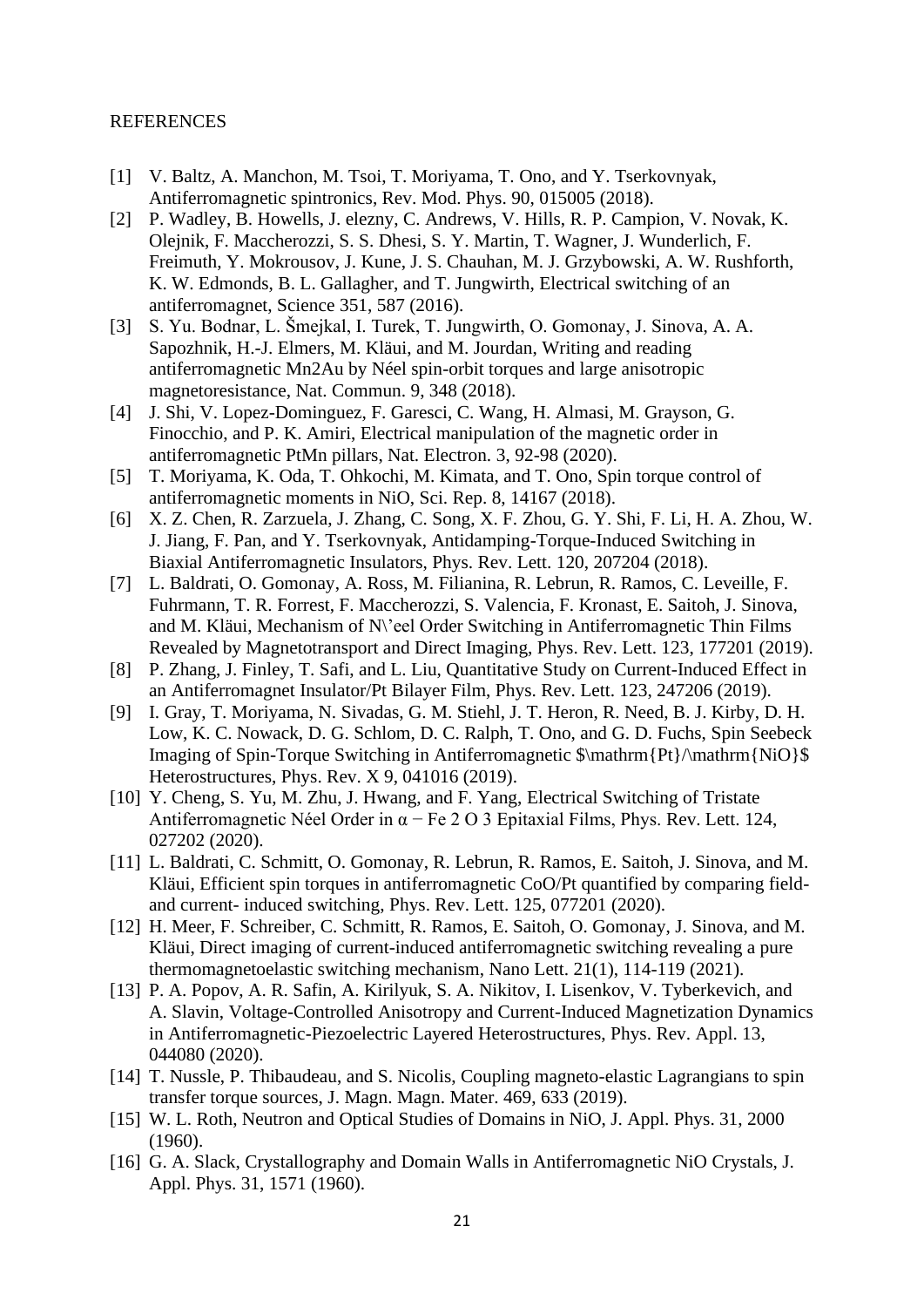- [17] W. L. Roth and G. A. Slack, Antiferromagnetic Structure and Domains in Single Crystal NiO, J. Appl. Phys. 31, S352 (1960).
- [18] D. Alders, L. H. Tjeng, F. C. Voogt, T. Hibma, G. A. Sawatzky, C. T. Chen, J. Vogel, M. Sacchi, and S. Iacobucci, Temperature and thickness dependence of magnetic moments in NiO epitaxial films, Phys. Rev. B 57, 11623 (1998).
- [19] S. Altieri, M. Finazzi, H. H. Hsieh, H.-J. Lin, C. T. Chen, T. Hibma, S. Valeri, and G. A. Sawatzky, Magnetic Dichroism and Spin Structure of Antiferromagnetic NiO(001) Films, Phys. Rev. Lett. 91, 137201 (2003).
- [20] S. R. Krishnakumar, M. Liberati, C. Grazioli, M. Veronese, S. Turchini, P. Luches, S. Valeri, and C. Carbone, Magnetic linear dichroism studies of in situ grown NiO thin films, J. Magn. Magn. Mater. 310, 8 (2007).
- [21] J. Xu, C. Zhou, M. Jia, D. Shi, C. Liu, H. Chen, G. Chen, G. Zhang, Y. Liang, J. Li, W. Zhang, and Y. Wu, Imaging antiferromagnetic domains in nickel oxide thin films by optical birefringence effect, Phys. Rev. B 100, 134413 (2019).
- [22] P. Wadley, S. Reimers, M. J. Grzybowski, C. Andrews, M. Wang, J. S. Chauhan, B. L. Gallagher, R. P. Campion, K. W. Edmonds, S. S. Dhesi, F. Maccherozzi, V. Novak, J. Wunderlich, and T. Jungwirth, Current polarity-dependent manipulation of antiferromagnetic domains, Nat. Nanotechnol. 13, 362 (2018).
- [23] S.-W. Cheong, M. Fiebig, W. Wu, L. Chapon, and V. Kiryukhin, Seeing is believing: visualization of antiferromagnetic domains, Npj Quantum Mater. 5, 3 (2020).
- [24] S. M. Czekaj, Ferromagnetic and Antiferromagnetic Domain Configurations in Thin Films and Multilayers: Towards a Patterned Exchange Bias System, ETH Zurich, 2007.
- [25] F. Schreiber, L. Baldrati, C. Schmitt, R. Ramos, E. Saitoh, R. Lebrun, and M. Kläui, Concurrent magneto-optical imaging and magneto-transport readout of electrical switching of insulating antiferromagnetic thin films, Appl. Phys. Lett. 117, 082401 (2020).
- [26] G. van der Laan, N. D. Telling, A. Potenza, S. S. Dhesi, and E. Arenholz, Anisotropic xray magnetic linear dichroism and spectromicroscopy of interfacial Co/NiO(001), Phys. Rev. B 83, 064409 (2011).
- [27] K. Arai, T. Okuda, A. Tanaka, M. Kotsugi, K. Fukumoto, T. Ohkochi, T. Nakamura, T. Matsushita, T. Muro, M. Oura, Y. Senba, H. Ohashi, A. Kakizaki, C. Mitsumata, and T. Kinoshita, Three-dimensional spin orientation in antiferromagnetic domain walls of NiO studied by x-ray magnetic linear dichroism photoemission electron microscopy, Phys. Rev. B 85, 104418 (2012).
- [28] A. Churikova, D. Bono, B. Neltner, A. Wittmann, L. Scipioni, A. Shepard, T. Newhouse-Illige, J. Greer, and G. S. D. Beach, Non-magnetic origin of spin Hall magnetoresistance-like signals in Pt films and epitaxial NiO/Pt bilayers, Appl. Phys. Lett. 116, 022410 (2020).
- [29] M. Finazzi and S. Altieri, Magnetic dipolar anisotropy in strained antiferromagnetic films, Phys. Rev. B 68, 054420 (2003).
- [30] N. B. Weber, H. Ohldag, H. Gomonaj, and F. U. Hillebrecht, Magnetostrictive Domain Walls in Antiferromagnetic NiO, Phys. Rev. Lett. 91, 237205 (2003).
- [31] H. Kondoh and T. Takeda, Observation of Antiferromagnetic Domains in Nickel Oxide, J. Phys. Soc. Jpn. 19, 2041 (1964).
- [32] M. Hutchings and E. Samuelsen, Measurement of Spin-Wave Dispersion in NiO by Inelastic Neutron Scattering and Its Relation to Magnetic Properties, Phys Rev B 6, (1972).
- [33] H. V. Gomonay and V. M. Loktev, Spin transfer and current-induced switching in antiferromagnets, Phys. Rev. B 81, 144427 (2010).